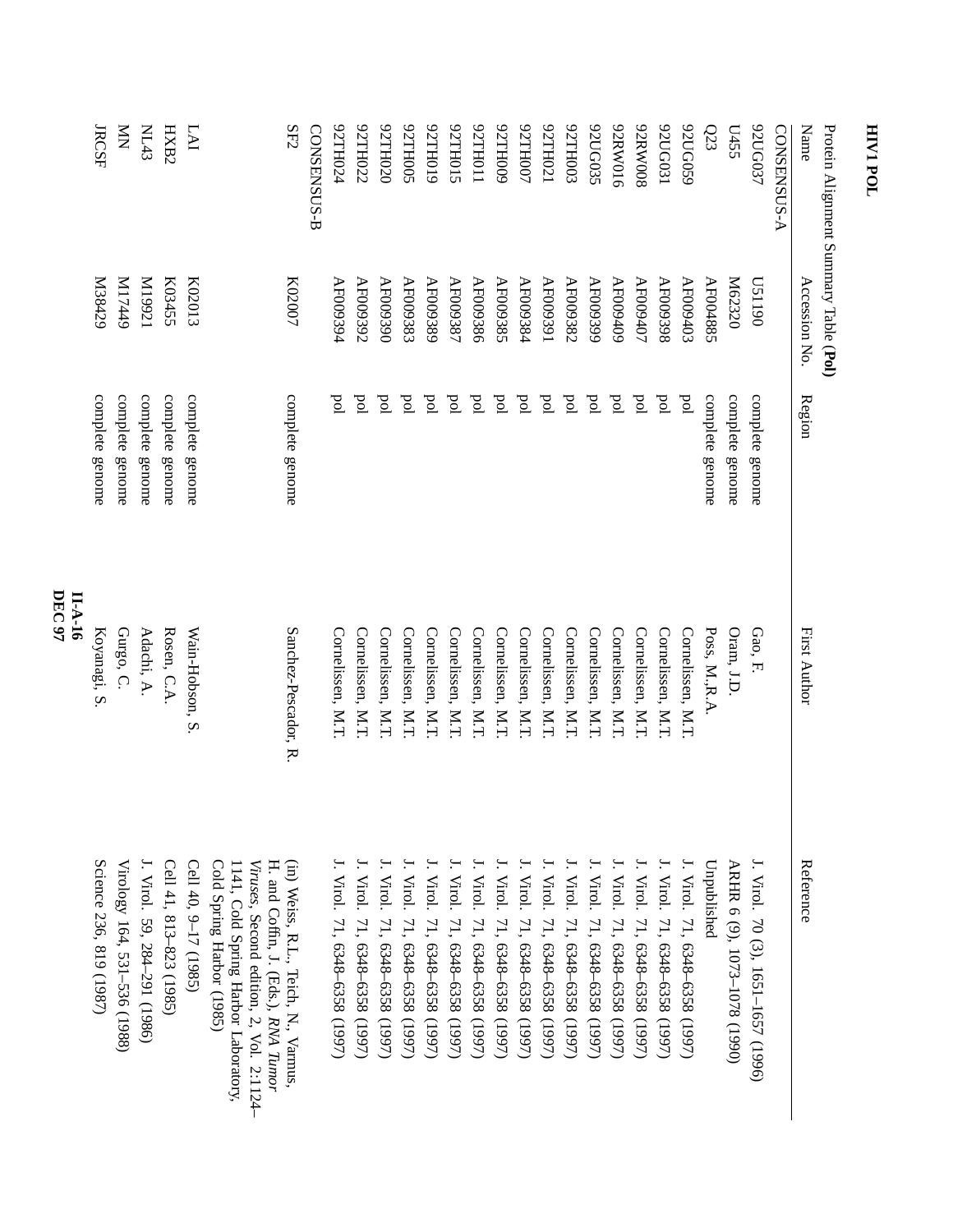| JRFL                  | L63632          | complete genome         |
|-----------------------|-----------------|-------------------------|
| <b>P896</b>           | L39362          | complete genome         |
| WEAU160               | L21135          | complete<br>genome      |
| <b>92BR017</b>        | AF009371        | $_{\rm{pol}}$           |
| 92BR018               | AF009372        | pd                      |
| 92BR020               | AF009374        | pol                     |
| DTT                   | AF027718        | $_{\rm{pol}}$           |
| <b>92BR004</b>        | AF009370        | $_{\rm{pol}}$           |
| 92BR028               | AF009380        | Бcl                     |
| <b>92BR003</b>        | AF009369        | Бcı                     |
| 92BR021               | AF009375        | pol                     |
| <b>92BR024</b>        | AF009377        | Бcı                     |
| <b>92BR030</b>        | AF009381        | g                       |
| 92BR026               | AF009379        | $_{\rm{pol}}$           |
| 92BR019               | AF009373        | pol                     |
| $\text{AP6.4}$        | AF011754        | pol                     |
| CONSENSUS-C           |                 |                         |
| 92BR025               | L52953          | complete genome         |
| ETH2220               | 0109rQ          | complete genome         |
| 92RW026               | AF009410        | $\overline{\text{pol}}$ |
| 92BR023               | AF009376        | pol                     |
| CONSENSUS-D           |                 |                         |
| ELI                   | K03454          | complete genome         |
| 9ZZZ                  | M22639          | complete<br>genome      |
| <b>NDK</b>            | K27323          | complete genome         |
| 1711901 <sub>14</sub> | L88824          | complete<br>genome      |
| 10090726              | AF009395        | pd                      |
| 92UG038               | <b>AF009400</b> | $_{\rm{pol}}$           |
| 1709026               | AF009396        | pol                     |
| 92UG024               | AF009397        | $\overline{\text{pol}}$ |
| 92UG046               | AF009401        | $_{\rm{pol}}$           |
| <b>92UG067</b>        | S06600HV        | $_{\rm{pol}}$           |

| Salminen,<br>Spire,<br>Gao,<br>Gao,<br>Cornelissen,<br>Theodore,<br>Fachedjian,<br>Wong,<br>Ghosh,<br>Comelissen,<br>Comelissen,<br>Comelissen,<br>omelissen,<br>ornelissen,<br>omelissen,<br>omelissen,<br>ornelissen,<br>omelissen,<br>ornelissen,<br>ornelissen,<br>omelissen,<br>ollman,<br>omelissen,<br>omelissen,<br>omelissen,<br>omelissen,<br>omelissen,<br>ornelissen,<br>lizon,<br>'Brien,<br>$\blacksquare$<br>F.<br>ᢍ<br>J.K<br>S.K<br>$\mathbb{Z}$<br>⋞<br>$\overline{\mathbf{x}}$<br>$\boxtimes$<br>H<br>♤<br>ö<br>$\mathbb{X}$<br>$\mathbb{X}$<br>$\mathbf{X}$<br>$\mathbf{X}$<br>$\mathbf{X}$<br>N.<br>N.<br>$\mathbb{X}$<br>$\mathbf{X}$<br>$\mathbf{X}$<br>N.<br>N.<br>M.T.<br>N.<br>N.T<br>N.<br>$\mathbf{X}$<br>¤.<br>N.T<br>Ë<br>Ή<br>Ε<br>⊣<br>Η<br>Ή<br>H<br>H.<br>H<br>H<br>H<br>⊣<br>⊣<br>H |
|------------------------------------------------------------------------------------------------------------------------------------------------------------------------------------------------------------------------------------------------------------------------------------------------------------------------------------------------------------------------------------------------------------------------------------------------------------------------------------------------------------------------------------------------------------------------------------------------------------------------------------------------------------------------------------------------------------------------------------------------------------------------------------------------------------------------|
|------------------------------------------------------------------------------------------------------------------------------------------------------------------------------------------------------------------------------------------------------------------------------------------------------------------------------------------------------------------------------------------------------------------------------------------------------------------------------------------------------------------------------------------------------------------------------------------------------------------------------------------------------------------------------------------------------------------------------------------------------------------------------------------------------------------------|

**DEC 97 II-A-17**

#### **HIV1** $\bf{POL}$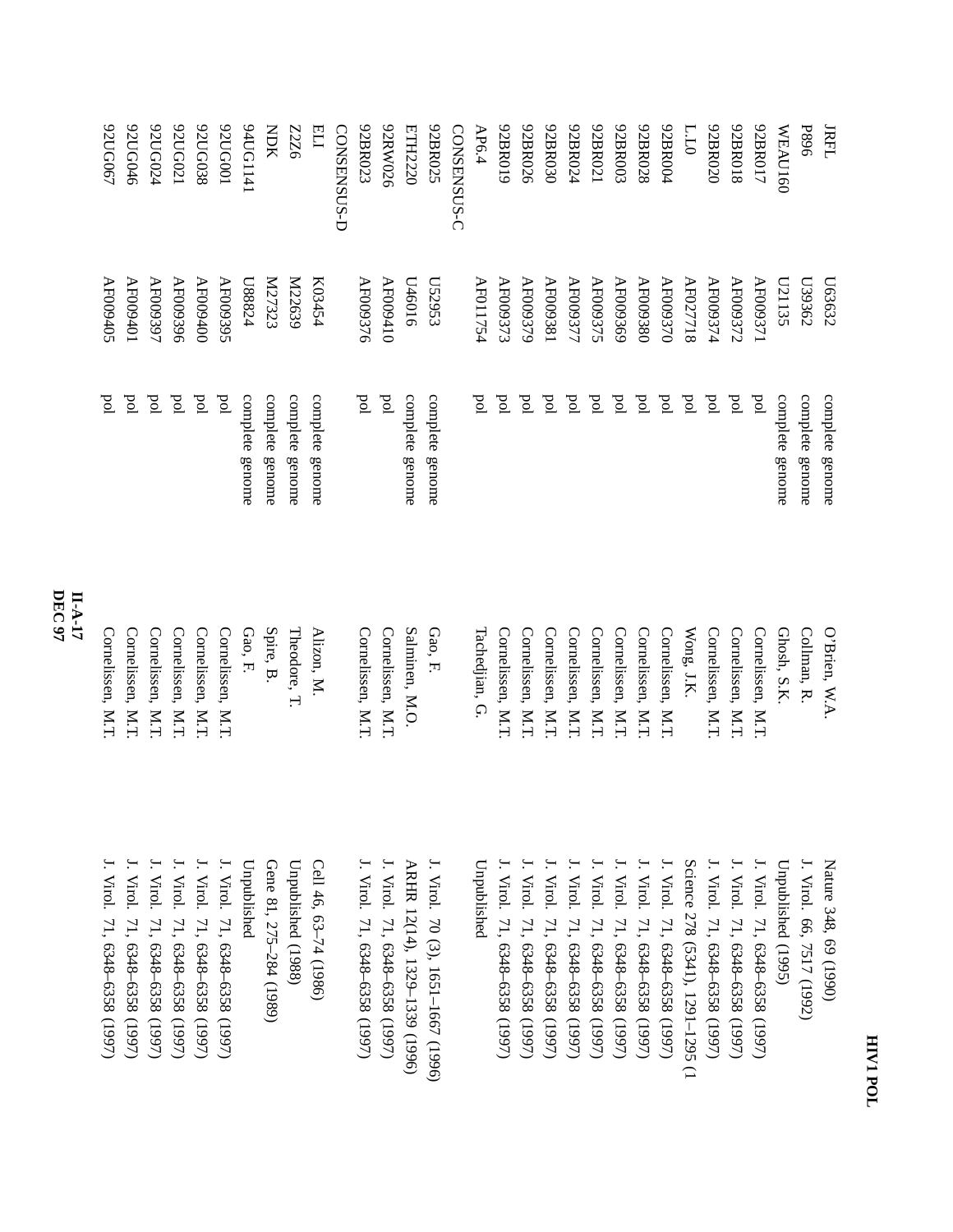| <b>CPZANT</b>                                     | CPZGAB                            | CONSENSUS-CPZ | 081SdAM                        | <b>ANT70C</b>                      | CONSENSUS-O | L9S040          | <b>CONSENSUS-H</b> | <b>92NG003</b>     | <b>92NG083</b>     | CONSENSUS-G | <b>93BR020</b>  | CONSENSUS-F | <b>92UG053</b>                 | 92UG070                        | \$20G065                       |  |
|---------------------------------------------------|-----------------------------------|---------------|--------------------------------|------------------------------------|-------------|-----------------|--------------------|--------------------|--------------------|-------------|-----------------|-------------|--------------------------------|--------------------------------|--------------------------------|--|
| 042720                                            | X52154                            |               | L20571                         | L20587                             |             | AF005496        |                    | L88825             | U88826             |             | AF005494        |             | AF009402                       | AF009406                       | AF009404                       |  |
| gag, pol, vif, vpr, tat, rev, vpu,<br>partial env | complete genome                   |               | complete genome                | complete genome                    |             | complete genome |                    | complete genome    | complete genome    |             | complete genome |             | g                              | pol                            | рој                            |  |
| Vanden Haesevelde.C.                              | Huet, T.                          |               | Gurtler, L.                    | Vanden Haesevelde, M.              |             | Gao, F.         |                    | Gao, F.            | Gao, F.            |             | Gao, F.         |             | Cornelissen, M.T               | Comelissen, M.T                | Comelissen, M.T                |  |
| Virology 221, 346 (1996)                          | Nature 345 (6273), 356–359 (1990) |               | J. Virol. 68, 1581–1585 (1994) | J. Virol. 68 (3), 1586–1596 (1994) |             | Unpublished     |                    | Unpublished (1997) | Unpublished (1997) |             | Unpublished     |             | J. Virol. 71, 6348-6358 (1997) | J. Virol. 71, 6348-6358 (1997) | J. Virol. 71, 6348–6358 (1997) |  |

**HIV1**

 $\bf{POL}$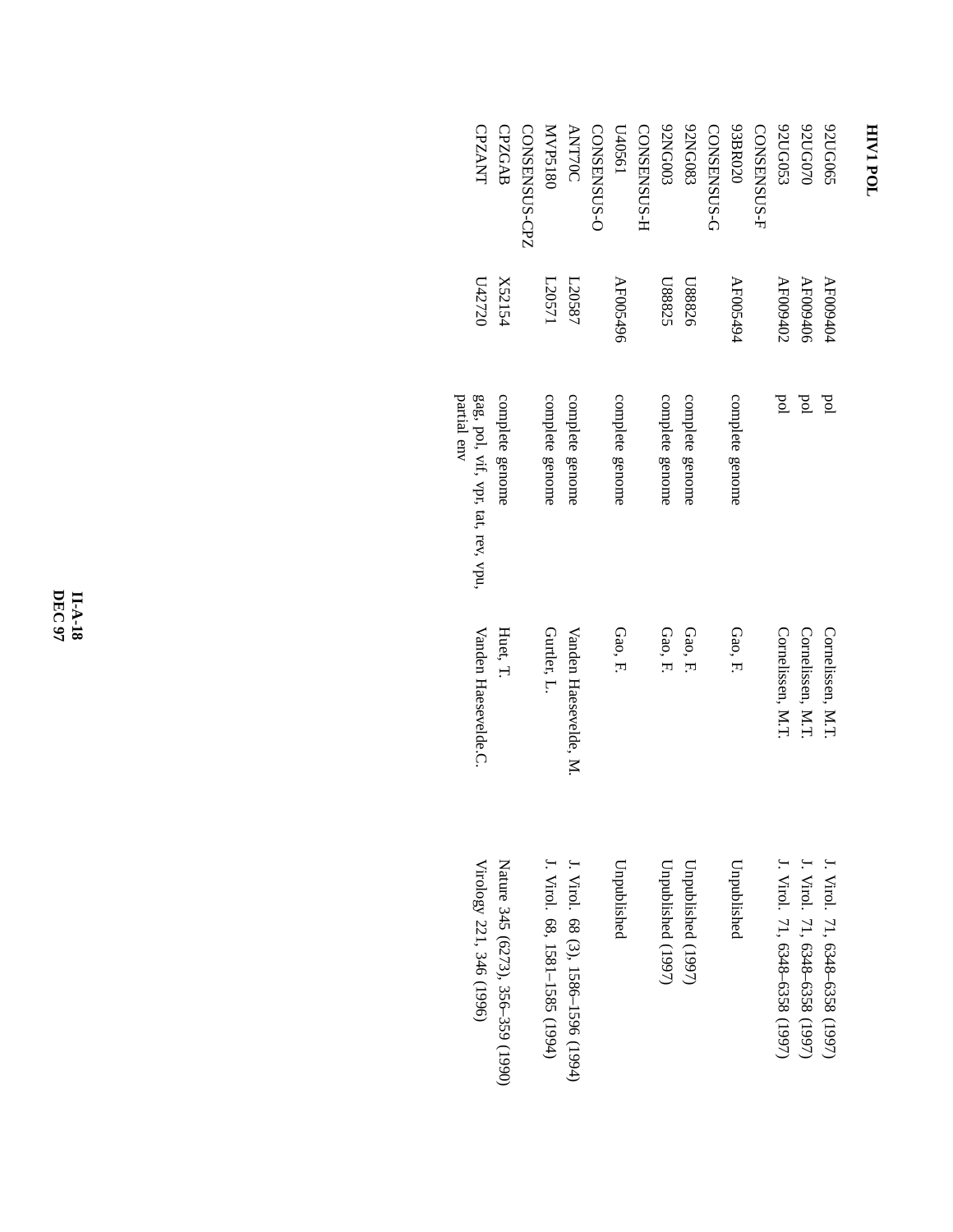**DEC 97 II-A-19**

This page intentionally leftblank.

> **HIV1** $\bf{POL}$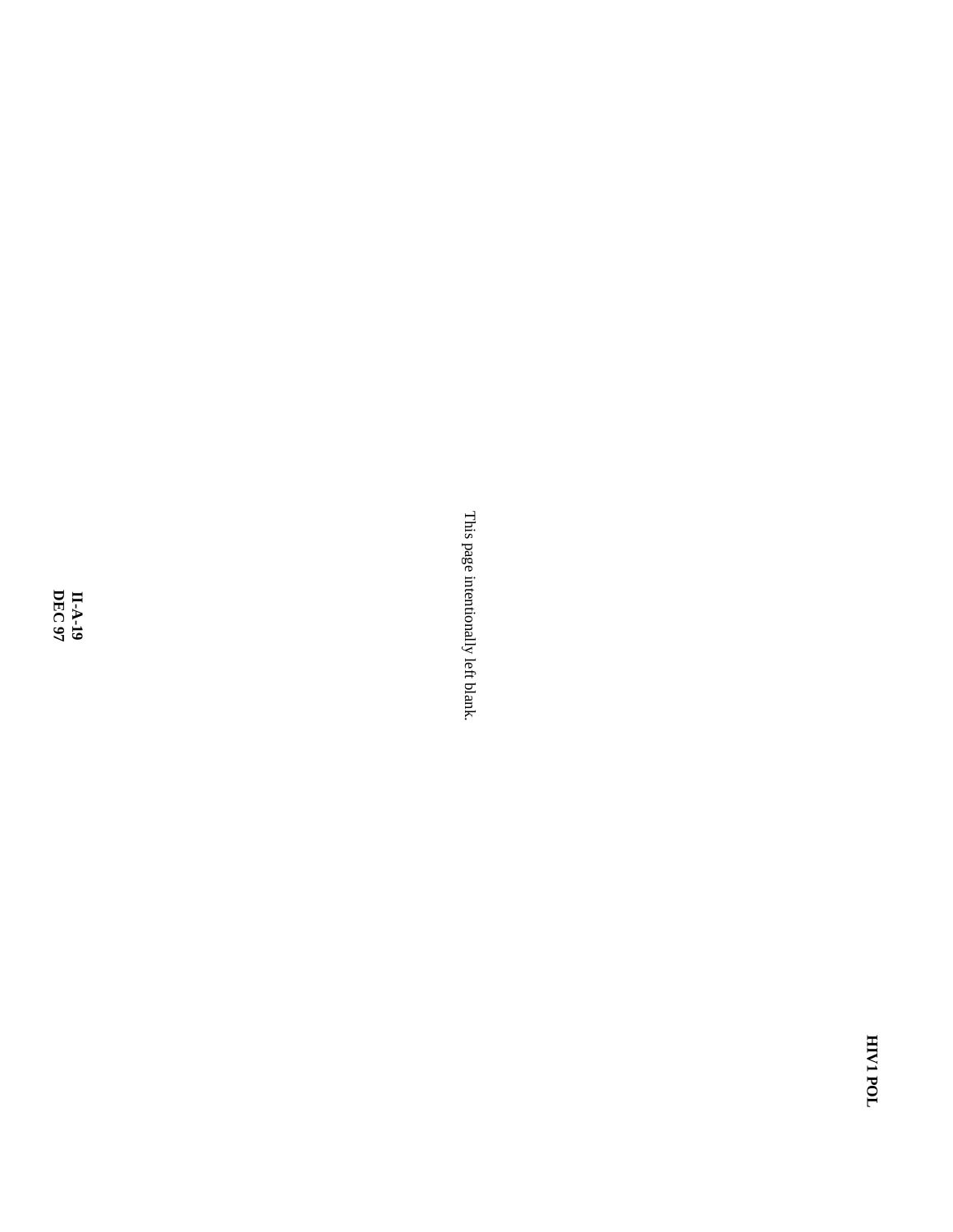| <b>MEAU160</b> | FFRE.DLVFPKGKAREF             | QTRTNSPTRR.ELQVQGRDNNSLS.<br>. EAGANR   | .og.<br><b>AVSFNFPQITLNQRPLVT</b><br>protease | gag<br>cds end                                                                                                | KIEGQLKEALLDTGADDTVLEDMNLPGKWKPKMIGG                                                                                                                                                                                                                                                                                                                                                                                                                                                    |
|----------------|-------------------------------|-----------------------------------------|-----------------------------------------------|---------------------------------------------------------------------------------------------------------------|-----------------------------------------------------------------------------------------------------------------------------------------------------------------------------------------------------------------------------------------------------------------------------------------------------------------------------------------------------------------------------------------------------------------------------------------------------------------------------------------|
| CONSENSUS      | $N - A - QQ$ ? $E - -2 -$     | S???-MD?-?-?.<br>$-PP:$<br>$-2 - 2 - 1$ | $3 - 666$                                     |                                                                                                               |                                                                                                                                                                                                                                                                                                                                                                                                                                                                                         |
| 9200037        | $N - A - QQRE - -K -$         | SSRD-WDE<br>PS.                         | ᠊ᠣ<br>$EPT-S$                                 |                                                                                                               | j<br>Ť                                                                                                                                                                                                                                                                                                                                                                                                                                                                                  |
| <b>U455</b>    | $N - A - QQ - E$              | $ N-N-DQ-K-D$<br>꼬.<br>$C - T$ .        | $m - s$                                       | $\frac{1}{1}$<br>$\mathsf I$<br>$\frac{1}{1}$                                                                 | $\begin{array}{c} \rule{0.2cm}{0.15mm} \end{array}$<br>J<br>$\frac{1}{1}$                                                                                                                                                                                                                                                                                                                                                                                                               |
| Q23            | $N - R - C - F$               | ဂု<br>s<br>5<br>D-NDG<br>Ψ<br>CΟ        | STLL5                                         | R-G<br>$-1$ $-1$ $-1$ $-1$ $-1$ $-1$                                                                          | $-1$<br>$\frac{1}{1}$<br>$\begin{array}{c} \n 1 \\  1 \\  1\n \end{array}$                                                                                                                                                                                                                                                                                                                                                                                                              |
| 9205059        |                               |                                         |                                               | $--\hspace{1.7cm}-\hspace{1.7cm}-\hspace{1.7cm}-\hspace{1.7cm}-\hspace{1.7cm}-\hspace{1.7cm}-\hspace{1.7cm}-$ | $-17B$<br>$\frac{1}{1}$<br>$-1$ $-1$ $-1$ $-1$                                                                                                                                                                                                                                                                                                                                                                                                                                          |
| 20G031         |                               |                                         |                                               | j<br>ţ                                                                                                        | $-1$ HD- $-1$ - $-1$                                                                                                                                                                                                                                                                                                                                                                                                                                                                    |
| 92RW008        |                               |                                         |                                               | 7 – 1<br>R – 대<br>$\frac{1}{1}$<br>$\frac{1}{2}$                                                              | $\begin{array}{c} 1 \\ 1 \\ 1 \end{array}$<br>$\frac{1}{1}$<br>$\begin{array}{c} 1 \\ 1 \\ 1 \\ 1 \end{array}$<br>$- - B - -$                                                                                                                                                                                                                                                                                                                                                           |
| 92RM016        |                               |                                         |                                               | $\dot{\mathsf{Q}}$                                                                                            | $-1 - 1 -$<br>$\begin{array}{c} 1 \\ 1 \\ 1 \end{array}$<br>$\begin{array}{c} 1 \\ 1 \\ 1 \\ 1 \end{array}$                                                                                                                                                                                                                                                                                                                                                                             |
| 20G035         |                               |                                         |                                               | Ω                                                                                                             | Ĵ.<br>÷<br> <br>$\frac{1}{1}$<br>$\frac{1}{1}$                                                                                                                                                                                                                                                                                                                                                                                                                                          |
| 92TH003        |                               |                                         |                                               | <u>ດ ດ</u>                                                                                                    | $-1 - 1$<br>$\frac{1}{1}$                                                                                                                                                                                                                                                                                                                                                                                                                                                               |
| <b>ZTHO21</b>  |                               |                                         |                                               |                                                                                                               | $\frac{1}{1}$<br>$\begin{array}{c} \n 1 \\  1 \\  1\n \end{array}$                                                                                                                                                                                                                                                                                                                                                                                                                      |
| <b>2THO07</b>  |                               |                                         |                                               | Ţ                                                                                                             | I                                                                                                                                                                                                                                                                                                                                                                                                                                                                                       |
| 600HLZ6        |                               |                                         |                                               |                                                                                                               | $\mathrel{\mathop{\mapsto}\,}$<br>$-1$ $-1$ $-1$ $-1$ $-1$ $-1$ $-1$                                                                                                                                                                                                                                                                                                                                                                                                                    |
| STHO11         |                               |                                         |                                               | ı<br>T                                                                                                        |                                                                                                                                                                                                                                                                                                                                                                                                                                                                                         |
| <b>2THO15</b>  |                               |                                         |                                               |                                                                                                               | $-1 - 1 - 1 - 1 -$                                                                                                                                                                                                                                                                                                                                                                                                                                                                      |
| STR019         |                               |                                         |                                               | Ţ                                                                                                             | Ť<br>Ĥ<br>$\begin{bmatrix} 1 & 1 \\ 1 & 1 \\ 1 & 1 \end{bmatrix}$                                                                                                                                                                                                                                                                                                                                                                                                                       |
| <b>2TH005</b>  |                               |                                         |                                               |                                                                                                               | $\frac{1}{H}$                                                                                                                                                                                                                                                                                                                                                                                                                                                                           |
| <b>2TH020</b>  |                               |                                         |                                               |                                                                                                               | $\frac{1}{H}$<br>$-1$ $-1$ $-1$ $-1$ $-1$ $-1$                                                                                                                                                                                                                                                                                                                                                                                                                                          |
| <b>2TH022</b>  |                               |                                         |                                               | $\phi$ $\phi$ $\phi$ $\phi$ $\phi$ $\phi$ $\phi$ $\phi$                                                       | $\frac{1}{1}$<br>$\begin{array}{c} 1 \\ 1 \\ 1 \end{array}$                                                                                                                                                                                                                                                                                                                                                                                                                             |
| 2TH024         |                               |                                         |                                               | I<br>I<br>Î                                                                                                   |                                                                                                                                                                                                                                                                                                                                                                                                                                                                                         |
| CUSENES<br>Ψ   |                               |                                         |                                               | هٔ                                                                                                            | $\frac{1}{1}$<br>I<br>$-1 - 3 - 1$                                                                                                                                                                                                                                                                                                                                                                                                                                                      |
| SF2<br>LA1     | $\delta$ -r $\delta$          | №−GE=                                   |                                               | $R-G$<br>$\mathsf I$<br>Ţ                                                                                     | $\frac{1}{\overline{H}}$<br>$\begin{array}{c} \rule{0pt}{2.5ex} \rule{0pt}{2.5ex} \rule{0pt}{2.5ex} \rule{0pt}{2.5ex} \rule{0pt}{2.5ex} \rule{0pt}{2.5ex} \rule{0pt}{2.5ex} \rule{0pt}{2.5ex} \rule{0pt}{2.5ex} \rule{0pt}{2.5ex} \rule{0pt}{2.5ex} \rule{0pt}{2.5ex} \rule{0pt}{2.5ex} \rule{0pt}{2.5ex} \rule{0pt}{2.5ex} \rule{0pt}{2.5ex} \rule{0pt}{2.5ex} \rule{0pt}{2.5ex} \rule{0pt}{2.5ex} \rule{0$<br>$\frac{1}{1}$<br>$\begin{array}{c} \hline \end{array}$<br>$\frac{1}{1}$ |
|                | $A-LQ$ .<br><b>SEQTRANSPT</b> | à                                       |                                               | $\frac{1}{\Omega}$                                                                                            | $\mathbf{I}$<br>$-E-S$ .<br>$- - -$ B $- -$<br>$\frac{1}{1}$<br>$\frac{1}{1}$                                                                                                                                                                                                                                                                                                                                                                                                           |
| HXB2R          | $A-LQ$ .                      |                                         |                                               |                                                                                                               | $E-S---R--$                                                                                                                                                                                                                                                                                                                                                                                                                                                                             |
| NLL43          | $A - Q$ .                     | è                                       |                                               | I                                                                                                             | $\frac{1}{2}$<br>I<br>$- - B - -$<br>I<br>Ļ<br>$\frac{1}{1}$                                                                                                                                                                                                                                                                                                                                                                                                                            |
|                | $A-LQ$ .<br>쥐                 | EAGE<br>ŧ                               | ੮<br>ပ္ပ်                                     | $\Omega$ $\Omega$ $\Omega$ $\Omega$                                                                           | - 요<br>- -<br>$-BR - -$<br>J<br>I                                                                                                                                                                                                                                                                                                                                                                                                                                                       |
| <b>JRCSF</b>   | $A-LQ$ .                      | $\omega$<br>EAGA.                       |                                               |                                                                                                               | $\frac{1}{1}$                                                                                                                                                                                                                                                                                                                                                                                                                                                                           |
| JRFL<br>P896   | $QT - R -$                    | $M -$<br>۱.<br>م                        |                                               | $\frac{1}{\Omega}$<br>I                                                                                       | I                                                                                                                                                                                                                                                                                                                                                                                                                                                                                       |
|                | $D - A - D$                   | ≤<br>ດ                                  |                                               | $\sum_{i=1}^{n}$<br>ì<br>I                                                                                    | $-5$<br>$---R---$<br>I<br>I                                                                                                                                                                                                                                                                                                                                                                                                                                                             |
| 92BR017        |                               |                                         |                                               | $R-G$                                                                                                         | $\frac{1}{\mathcal{O}}$<br>$\overline{\phantom{a}}$<br>$\frac{1}{1}$                                                                                                                                                                                                                                                                                                                                                                                                                    |
| 92BR018        |                               |                                         |                                               | R-G                                                                                                           | EI<br>S<br>$\frac{1}{1}$                                                                                                                                                                                                                                                                                                                                                                                                                                                                |
| 92BR020        |                               |                                         |                                               |                                                                                                               | $E-5$<br>$\frac{1}{1}$                                                                                                                                                                                                                                                                                                                                                                                                                                                                  |
| $L \cdot L0$   |                               |                                         |                                               | ÜΩ<br>$\frac{1}{\Omega}$                                                                                      | $\frac{1}{2}$<br>$- B - -$                                                                                                                                                                                                                                                                                                                                                                                                                                                              |
| 92BR004        |                               |                                         |                                               | Η<br>Ω−                                                                                                       | - E - # - - - - E - -                                                                                                                                                                                                                                                                                                                                                                                                                                                                   |
| 92BR028        |                               |                                         |                                               | $\frac{1}{\Omega}$                                                                                            | È.<br>$- B - -$                                                                                                                                                                                                                                                                                                                                                                                                                                                                         |
| 92BR003        |                               |                                         |                                               | k−G                                                                                                           | $-1$<br>$- B - -$<br>J                                                                                                                                                                                                                                                                                                                                                                                                                                                                  |
| 92BR021        |                               |                                         |                                               | ⊅<br>$\frac{1}{\Omega}$                                                                                       | $-ELI$<br>$- -B - -$                                                                                                                                                                                                                                                                                                                                                                                                                                                                    |
| 92BR024        |                               |                                         |                                               | Ω                                                                                                             | Ħ<br>$\frac{1}{1}$                                                                                                                                                                                                                                                                                                                                                                                                                                                                      |
| 92BR030        |                               |                                         |                                               |                                                                                                               |                                                                                                                                                                                                                                                                                                                                                                                                                                                                                         |
| 92BR026        |                               |                                         |                                               | $-\lambda$ G.                                                                                                 | $- - B - -$                                                                                                                                                                                                                                                                                                                                                                                                                                                                             |
|                |                               |                                         |                                               | <u>ດ ດ</u>                                                                                                    | r,<br>$- - - + - - -$<br>I                                                                                                                                                                                                                                                                                                                                                                                                                                                              |

#### $\frac{\Pi\text{-A-20}}{\text{DEC~97}}$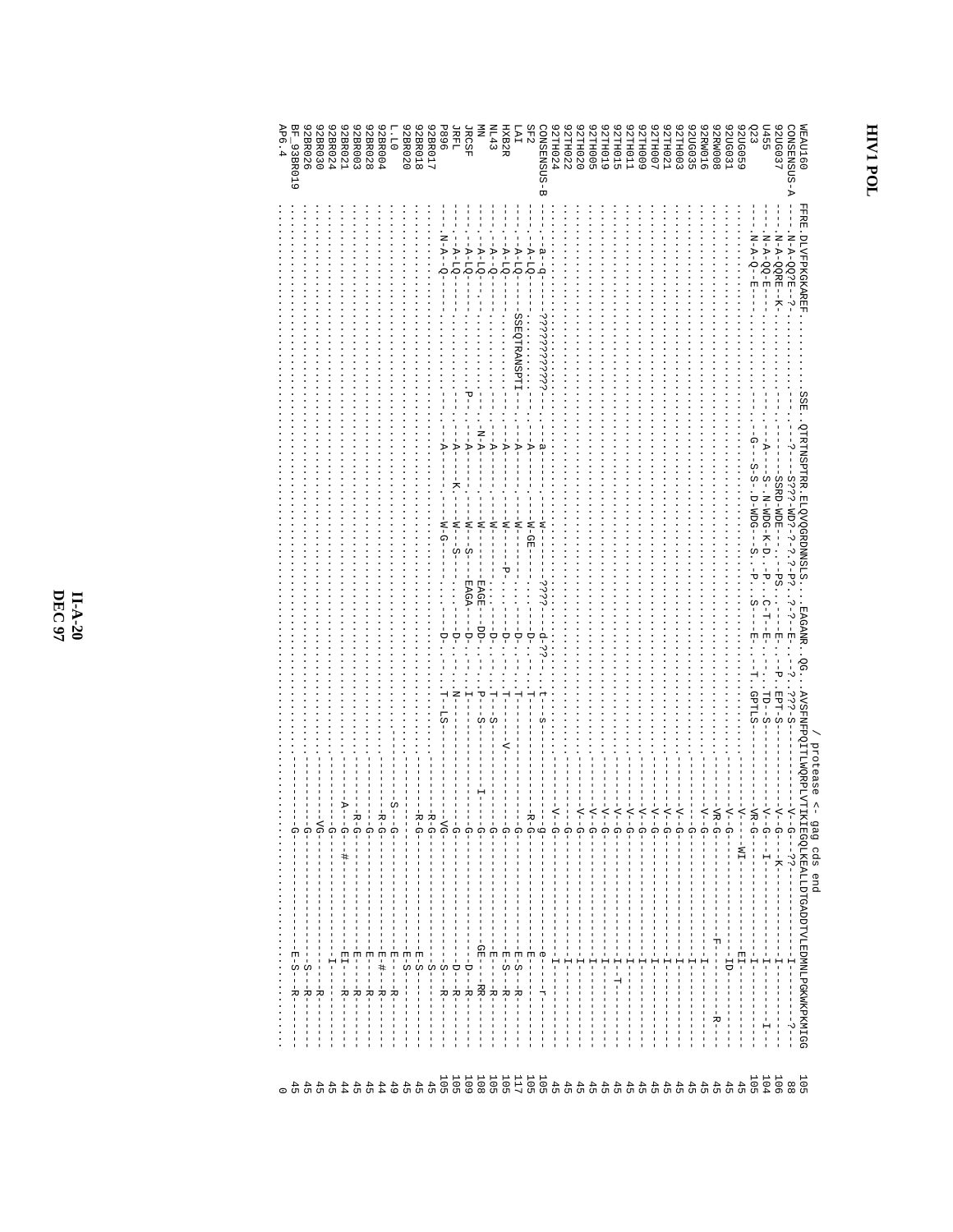|                                                                                                                                                                                                                                                                                                                                                                            | H-PHANQAOSADH-T<br>CA-GGSSSA--S-H-S-H-SGGAQEDSEC-AC<br>-GGGLL-LV--H-E-<br>$- -$ MMEVL-Q--KCQ----                                                                                                                                                                                                                                                                                                                                                                                                                                                              | CPZANT                                    |
|----------------------------------------------------------------------------------------------------------------------------------------------------------------------------------------------------------------------------------------------------------------------------------------------------------------------------------------------------------------------------|---------------------------------------------------------------------------------------------------------------------------------------------------------------------------------------------------------------------------------------------------------------------------------------------------------------------------------------------------------------------------------------------------------------------------------------------------------------------------------------------------------------------------------------------------------------|-------------------------------------------|
|                                                                                                                                                                                                                                                                                                                                                                            | $R - R - Q R E - Q L.$<br>. . - N - - -0-- - - - N - D - -0<br>BEE<br>$IPV-V---C---$                                                                                                                                                                                                                                                                                                                                                                                                                                                                          | CPZGAB                                    |
|                                                                                                                                                                                                                                                                                                                                                                            | コミーととととととととと<br>いいりょうかい じゅうしょう ニューカー りょうかい かいかい                                                                                                                                                                                                                                                                                                                                                                                                                                                                                                               | CONSENSUS-CPZ                             |
|                                                                                                                                                                                                                                                                                                                                                                            | V-ASGGHE-QL.<br>$N=-1205L$<br>$-G-BE$ .                                                                                                                                                                                                                                                                                                                                                                                                                                                                                                                       | MVP5180                                   |
|                                                                                                                                                                                                                                                                                                                                                                            | $-Q$ . I-ASGGHE--QL.<br>$\cdots$ $\cdots$ $\cdots$ $\cdots$ $\cdots$ $\cdots$ $\cdots$<br>CTG-S-TE-GPER. .-L-VCL<br>$\begin{split} \textbf{1} & \cdots & \mathbf{1} - \mathbf{1} \otimes \mathbf{2} \otimes \mathbf{1} \otimes \mathbf{1} \otimes \mathbf{1} - \mathbf{1} - \mathbf{1} - \mathbf{1} - \mathbf{1} - \mathbf{1} - \mathbf{1} - \mathbf{1} - \mathbf{1} - \mathbf{1} - \mathbf{1} - \mathbf{1} - \mathbf{1} - \mathbf{1} - \mathbf{1} - \mathbf{1} - \mathbf{1} - \mathbf{1} - \mathbf{1} - \mathbf{1} - \mathbf{1} - \mathbf{1} - \mathbf{1} -$ | <b>07TYA</b>                              |
|                                                                                                                                                                                                                                                                                                                                                                            | $2.2 - RSCGHE = -QL$<br>.GT?-S??E?G??R-???CL                                                                                                                                                                                                                                                                                                                                                                                                                                                                                                                  |                                           |
|                                                                                                                                                                                                                                                                                                                                                                            | $- N - N - QQED - K -$<br>†<br>¦                                                                                                                                                                                                                                                                                                                                                                                                                                                                                                                              |                                           |
|                                                                                                                                                                                                                                                                                                                                                                            | $. N - A - QQ - E - K -$<br>$. N - A - QQRE - K -$<br>$-$ - $      -$                                                                                                                                                                                                                                                                                                                                                                                                                                                                                         | CONSENSUS-H<br>90CR 056                   |
|                                                                                                                                                                                                                                                                                                                                                                            | $-D - A - -$<br>$-S. R$ -RIRRG-S.P-P                                                                                                                                                                                                                                                                                                                                                                                                                                                                                                                          | AG_92NG083                                |
|                                                                                                                                                                                                                                                                                                                                                                            | - N-A-QQ-E-??<br>$-36.2 - 3 - 1.22 - 2 - 1$                                                                                                                                                                                                                                                                                                                                                                                                                                                                                                                   | <b>D-SOSENSIOS</b>                        |
|                                                                                                                                                                                                                                                                                                                                                                            | $N - R - QQ - E - -KL$<br>. $- A - AV - AS$ . $R - - -C - C -$ . $P I -$                                                                                                                                                                                                                                                                                                                                                                                                                                                                                      | 93BR020.1                                 |
|                                                                                                                                                                                                                                                                                                                                                                            | $N - A - QQ - E$<br>--к-п.<br>$- A - A V - - R S$ . R $- - P - C -$<br>.R-TVP-L                                                                                                                                                                                                                                                                                                                                                                                                                                                                               | GNSENSUS-F                                |
|                                                                                                                                                                                                                                                                                                                                                                            |                                                                                                                                                                                                                                                                                                                                                                                                                                                                                                                                                               | 92UG053                                   |
|                                                                                                                                                                                                                                                                                                                                                                            |                                                                                                                                                                                                                                                                                                                                                                                                                                                                                                                                                               |                                           |
|                                                                                                                                                                                                                                                                                                                                                                            |                                                                                                                                                                                                                                                                                                                                                                                                                                                                                                                                                               |                                           |
|                                                                                                                                                                                                                                                                                                                                                                            |                                                                                                                                                                                                                                                                                                                                                                                                                                                                                                                                                               |                                           |
|                                                                                                                                                                                                                                                                                                                                                                            |                                                                                                                                                                                                                                                                                                                                                                                                                                                                                                                                                               | 92UG046<br>92UG067<br>92UG0670<br>92UG070 |
|                                                                                                                                                                                                                                                                                                                                                                            |                                                                                                                                                                                                                                                                                                                                                                                                                                                                                                                                                               | 9205024                                   |
|                                                                                                                                                                                                                                                                                                                                                                            |                                                                                                                                                                                                                                                                                                                                                                                                                                                                                                                                                               | 9205021                                   |
|                                                                                                                                                                                                                                                                                                                                                                            |                                                                                                                                                                                                                                                                                                                                                                                                                                                                                                                                                               | 920G038                                   |
|                                                                                                                                                                                                                                                                                                                                                                            |                                                                                                                                                                                                                                                                                                                                                                                                                                                                                                                                                               | 920G001                                   |
|                                                                                                                                                                                                                                                                                                                                                                            | $-1 - 2 - 6M - - - -$<br>- - - - - - - - - - - - - - - - -                                                                                                                                                                                                                                                                                                                                                                                                                                                                                                    | 94UG114.                                  |
|                                                                                                                                                                                                                                                                                                                                                                            | . – – К–М–С– . Р––<br><b>ロート因ー・・・ーー</b><br>$\ldots$ T---S-- $\ldots$                                                                                                                                                                                                                                                                                                                                                                                                                                                                                          | NDК                                       |
|                                                                                                                                                                                                                                                                                                                                                                            | - ' 5-                                                                                                                                                                                                                                                                                                                                                                                                                                                                                                                                                        | 3225                                      |
|                                                                                                                                                                                                                                                                                                                                                                            | - .N-A--Q---G-L.<br>- . - PK - - - A - - - - S - . - - R - W - - - - . P -<br>・・KT---E--                                                                                                                                                                                                                                                                                                                                                                                                                                                                      | Ë                                         |
|                                                                                                                                                                                                                                                                                                                                                                            |                                                                                                                                                                                                                                                                                                                                                                                                                                                                                                                                                               | G-SOSNERWS                                |
| $\begin{aligned} -2\frac{1}{2} & -2\frac{1}{2} & -2\frac{1}{2} & -2\frac{1}{2} & -2\frac{1}{2} & -2\frac{1}{2} & -2\frac{1}{2} & -2\frac{1}{2} & -2\frac{1}{2} & -2\frac{1}{2} & -2\frac{1}{2} & -2\frac{1}{2} & -2\frac{1}{2} & -2\frac{1}{2} & -2\frac{1}{2} & -2\frac{1}{2} & -2\frac{1}{2} & -2\frac{1}{2} & -2\frac{1}{2} & -2\frac{1}{2} & -2\frac{1}{2} & -2\frac{$ |                                                                                                                                                                                                                                                                                                                                                                                                                                                                                                                                                               | 92BR023                                   |
|                                                                                                                                                                                                                                                                                                                                                                            |                                                                                                                                                                                                                                                                                                                                                                                                                                                                                                                                                               | 92RW026                                   |
|                                                                                                                                                                                                                                                                                                                                                                            | ・・- - - - - - - - - - - - - - - -                                                                                                                                                                                                                                                                                                                                                                                                                                                                                                                             | ETH2220                                   |
|                                                                                                                                                                                                                                                                                                                                                                            | $-1 - 1 - 1 - 1 -$<br>$\ldots$ TA . L $\ldots$                                                                                                                                                                                                                                                                                                                                                                                                                                                                                                                | 92BR025                                   |
|                                                                                                                                                                                                                                                                                                                                                                            |                                                                                                                                                                                                                                                                                                                                                                                                                                                                                                                                                               | CONSENSUS-C                               |
|                                                                                                                                                                                                                                                                                                                                                                            | FFRE. DIVERARAREE<br>SE. . QTRTNSPTRR. ELQVQGRDNNSLS                                                                                                                                                                                                                                                                                                                                                                                                                                                                                                          | <b>VEAU160</b>                            |
|                                                                                                                                                                                                                                                                                                                                                                            |                                                                                                                                                                                                                                                                                                                                                                                                                                                                                                                                                               |                                           |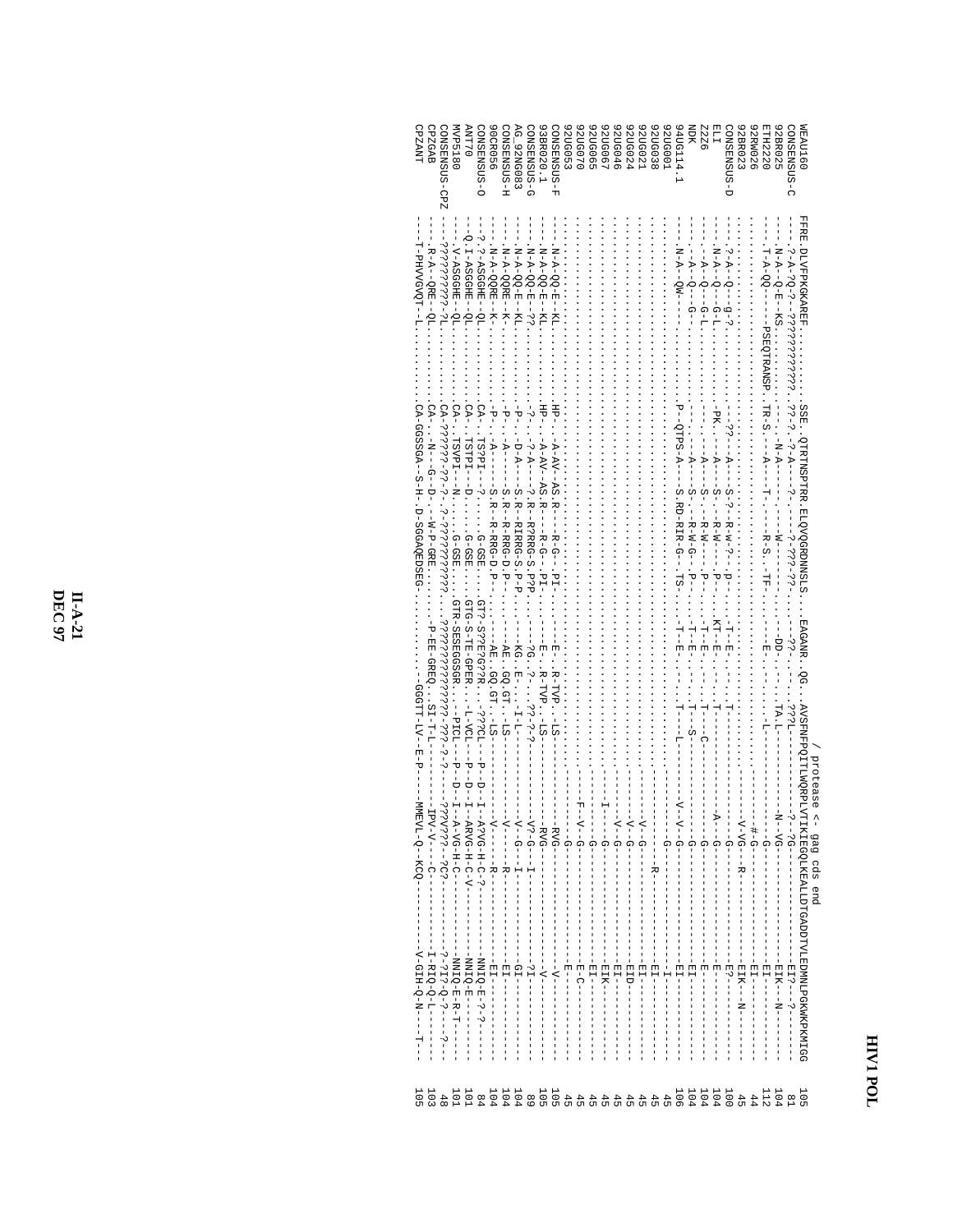#### $\frac{H-A-22}{\text{DEC } 97}$

| Σ<br>Γ−<br>л<br>÷<br>루<br>$\overline{\phantom{a}}$<br>부<br>ᡛ<br>$\frac{1}{\sqrt{2}}$<br>ė<br>à<br>à<br>è<br>U<br>p<br>p<br>p<br>U<br>p<br>U<br>휴<br>휴<br>부<br>부<br>부<br>부<br>÷<br>ė<br>부<br>보<br>≑<br>КT<br>団<br>ŧ<br>÷<br>÷<br>÷<br>ŧ<br>ŕ<br>부<br>Ť<br>부<br>부<br>۲ļ<br>부<br>H<br>부<br>부<br>부<br>부<br>부<br>년<br>н<br>부<br>부<br>$-K^-$<br>$-K-$<br>$-1$<br>$-AD$<br>トスー<br>$\frac{1}{\lambda}$<br>$\overline{X}$<br>– R−<br>$\frac{1}{1}$<br>$\frac{1}{\lambda}$<br>$\frac{1}{\lambda}$<br>$\overline{X}$<br>$\frac{1}{\lambda}$<br>トマー<br>ポー<br>ا<br>م<br>÷<br>ė<br>Ķ<br>÷<br>Ĥ<br>י<br>י<br>투<br>丙<br>÷<br>団<br>団<br>団<br>団<br>団<br>固<br>団<br>中<br>団<br>٦T<br>à<br>$\mathsf I$<br>$\mathbf{I}$<br>$\mathsf I$<br>.<br>무<br>п<br>п<br>$\frac{1}{1}$<br>$\frac{1}{\mathcal{R}}$<br>I<br>$-K-$<br>J.<br>п<br>I<br>I<br>I<br>I<br>П<br>л<br>п<br>л<br>J<br>#<br>п<br>л<br>п<br>П<br>п<br>п<br>п<br>п<br>л<br>л<br>ł<br>п<br>$\mathbf{I}$<br>л<br>$\mathbf{I}$<br>п<br>п<br>п<br>п<br>$\blacksquare$<br>п<br>п<br>п<br>1<br>п<br>л<br>л<br>П<br>л. |
|-------------------------------------------------------------------------------------------------------------------------------------------------------------------------------------------------------------------------------------------------------------------------------------------------------------------------------------------------------------------------------------------------------------------------------------------------------------------------------------------------------------------------------------------------------------------------------------------------------------------------------------------------------------------------------------------------------------------------------------------------------------------------------------------------------------------------------------------------------------------------------------------------------------------------------------------------------------------------------------------------------------------------------------------------|
|                                                                                                                                                                                                                                                                                                                                                                                                                                                                                                                                                                                                                                                                                                                                                                                                                                                                                                                                                                                                                                                 |
|                                                                                                                                                                                                                                                                                                                                                                                                                                                                                                                                                                                                                                                                                                                                                                                                                                                                                                                                                                                                                                                 |
|                                                                                                                                                                                                                                                                                                                                                                                                                                                                                                                                                                                                                                                                                                                                                                                                                                                                                                                                                                                                                                                 |
|                                                                                                                                                                                                                                                                                                                                                                                                                                                                                                                                                                                                                                                                                                                                                                                                                                                                                                                                                                                                                                                 |
|                                                                                                                                                                                                                                                                                                                                                                                                                                                                                                                                                                                                                                                                                                                                                                                                                                                                                                                                                                                                                                                 |
|                                                                                                                                                                                                                                                                                                                                                                                                                                                                                                                                                                                                                                                                                                                                                                                                                                                                                                                                                                                                                                                 |
|                                                                                                                                                                                                                                                                                                                                                                                                                                                                                                                                                                                                                                                                                                                                                                                                                                                                                                                                                                                                                                                 |
|                                                                                                                                                                                                                                                                                                                                                                                                                                                                                                                                                                                                                                                                                                                                                                                                                                                                                                                                                                                                                                                 |
|                                                                                                                                                                                                                                                                                                                                                                                                                                                                                                                                                                                                                                                                                                                                                                                                                                                                                                                                                                                                                                                 |
|                                                                                                                                                                                                                                                                                                                                                                                                                                                                                                                                                                                                                                                                                                                                                                                                                                                                                                                                                                                                                                                 |
|                                                                                                                                                                                                                                                                                                                                                                                                                                                                                                                                                                                                                                                                                                                                                                                                                                                                                                                                                                                                                                                 |
|                                                                                                                                                                                                                                                                                                                                                                                                                                                                                                                                                                                                                                                                                                                                                                                                                                                                                                                                                                                                                                                 |
|                                                                                                                                                                                                                                                                                                                                                                                                                                                                                                                                                                                                                                                                                                                                                                                                                                                                                                                                                                                                                                                 |
|                                                                                                                                                                                                                                                                                                                                                                                                                                                                                                                                                                                                                                                                                                                                                                                                                                                                                                                                                                                                                                                 |
|                                                                                                                                                                                                                                                                                                                                                                                                                                                                                                                                                                                                                                                                                                                                                                                                                                                                                                                                                                                                                                                 |
|                                                                                                                                                                                                                                                                                                                                                                                                                                                                                                                                                                                                                                                                                                                                                                                                                                                                                                                                                                                                                                                 |
|                                                                                                                                                                                                                                                                                                                                                                                                                                                                                                                                                                                                                                                                                                                                                                                                                                                                                                                                                                                                                                                 |
|                                                                                                                                                                                                                                                                                                                                                                                                                                                                                                                                                                                                                                                                                                                                                                                                                                                                                                                                                                                                                                                 |
|                                                                                                                                                                                                                                                                                                                                                                                                                                                                                                                                                                                                                                                                                                                                                                                                                                                                                                                                                                                                                                                 |
|                                                                                                                                                                                                                                                                                                                                                                                                                                                                                                                                                                                                                                                                                                                                                                                                                                                                                                                                                                                                                                                 |
|                                                                                                                                                                                                                                                                                                                                                                                                                                                                                                                                                                                                                                                                                                                                                                                                                                                                                                                                                                                                                                                 |
|                                                                                                                                                                                                                                                                                                                                                                                                                                                                                                                                                                                                                                                                                                                                                                                                                                                                                                                                                                                                                                                 |
|                                                                                                                                                                                                                                                                                                                                                                                                                                                                                                                                                                                                                                                                                                                                                                                                                                                                                                                                                                                                                                                 |
|                                                                                                                                                                                                                                                                                                                                                                                                                                                                                                                                                                                                                                                                                                                                                                                                                                                                                                                                                                                                                                                 |
|                                                                                                                                                                                                                                                                                                                                                                                                                                                                                                                                                                                                                                                                                                                                                                                                                                                                                                                                                                                                                                                 |
|                                                                                                                                                                                                                                                                                                                                                                                                                                                                                                                                                                                                                                                                                                                                                                                                                                                                                                                                                                                                                                                 |
|                                                                                                                                                                                                                                                                                                                                                                                                                                                                                                                                                                                                                                                                                                                                                                                                                                                                                                                                                                                                                                                 |
|                                                                                                                                                                                                                                                                                                                                                                                                                                                                                                                                                                                                                                                                                                                                                                                                                                                                                                                                                                                                                                                 |
|                                                                                                                                                                                                                                                                                                                                                                                                                                                                                                                                                                                                                                                                                                                                                                                                                                                                                                                                                                                                                                                 |
|                                                                                                                                                                                                                                                                                                                                                                                                                                                                                                                                                                                                                                                                                                                                                                                                                                                                                                                                                                                                                                                 |
|                                                                                                                                                                                                                                                                                                                                                                                                                                                                                                                                                                                                                                                                                                                                                                                                                                                                                                                                                                                                                                                 |
|                                                                                                                                                                                                                                                                                                                                                                                                                                                                                                                                                                                                                                                                                                                                                                                                                                                                                                                                                                                                                                                 |
|                                                                                                                                                                                                                                                                                                                                                                                                                                                                                                                                                                                                                                                                                                                                                                                                                                                                                                                                                                                                                                                 |
|                                                                                                                                                                                                                                                                                                                                                                                                                                                                                                                                                                                                                                                                                                                                                                                                                                                                                                                                                                                                                                                 |
|                                                                                                                                                                                                                                                                                                                                                                                                                                                                                                                                                                                                                                                                                                                                                                                                                                                                                                                                                                                                                                                 |
|                                                                                                                                                                                                                                                                                                                                                                                                                                                                                                                                                                                                                                                                                                                                                                                                                                                                                                                                                                                                                                                 |
|                                                                                                                                                                                                                                                                                                                                                                                                                                                                                                                                                                                                                                                                                                                                                                                                                                                                                                                                                                                                                                                 |
|                                                                                                                                                                                                                                                                                                                                                                                                                                                                                                                                                                                                                                                                                                                                                                                                                                                                                                                                                                                                                                                 |
|                                                                                                                                                                                                                                                                                                                                                                                                                                                                                                                                                                                                                                                                                                                                                                                                                                                                                                                                                                                                                                                 |
|                                                                                                                                                                                                                                                                                                                                                                                                                                                                                                                                                                                                                                                                                                                                                                                                                                                                                                                                                                                                                                                 |
|                                                                                                                                                                                                                                                                                                                                                                                                                                                                                                                                                                                                                                                                                                                                                                                                                                                                                                                                                                                                                                                 |
|                                                                                                                                                                                                                                                                                                                                                                                                                                                                                                                                                                                                                                                                                                                                                                                                                                                                                                                                                                                                                                                 |
|                                                                                                                                                                                                                                                                                                                                                                                                                                                                                                                                                                                                                                                                                                                                                                                                                                                                                                                                                                                                                                                 |
| ш<br>$-K-$<br>$\mathbf{I}$                                                                                                                                                                                                                                                                                                                                                                                                                                                                                                                                                                                                                                                                                                                                                                                                                                                                                                                                                                                                                      |
|                                                                                                                                                                                                                                                                                                                                                                                                                                                                                                                                                                                                                                                                                                                                                                                                                                                                                                                                                                                                                                                 |
|                                                                                                                                                                                                                                                                                                                                                                                                                                                                                                                                                                                                                                                                                                                                                                                                                                                                                                                                                                                                                                                 |
|                                                                                                                                                                                                                                                                                                                                                                                                                                                                                                                                                                                                                                                                                                                                                                                                                                                                                                                                                                                                                                                 |
|                                                                                                                                                                                                                                                                                                                                                                                                                                                                                                                                                                                                                                                                                                                                                                                                                                                                                                                                                                                                                                                 |
|                                                                                                                                                                                                                                                                                                                                                                                                                                                                                                                                                                                                                                                                                                                                                                                                                                                                                                                                                                                                                                                 |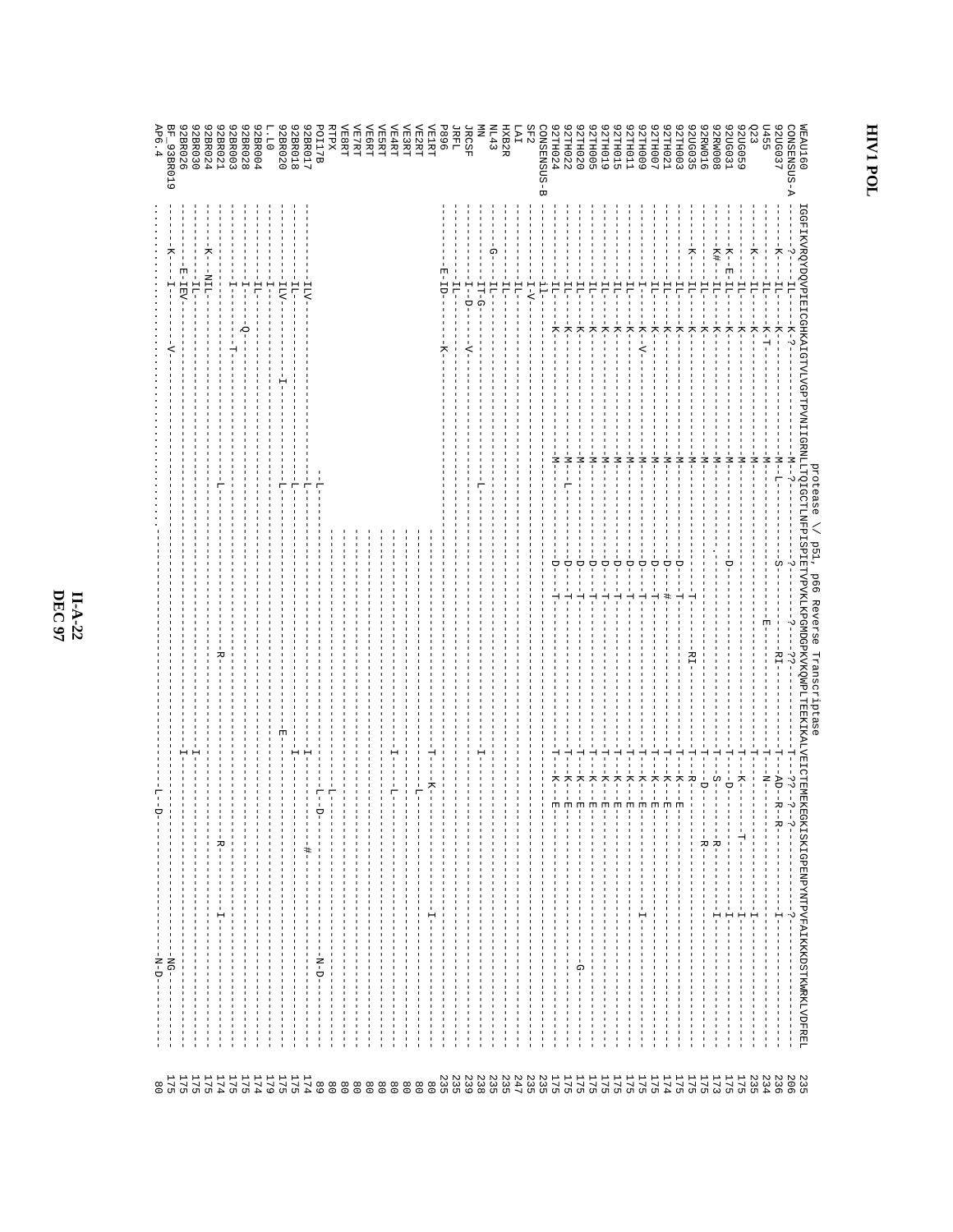| CPZANT<br>CPZGAB<br>90CR056<br>93BR020.1<br>CONSENSUS-G<br>93000065<br>920G038<br>920G021<br>0000001<br>94UG114.<br>ETH2220<br>CONSENSUS-CPZ<br>MVP5180<br><b>ANT70</b><br>C-SOSNESMOC<br>AG_92NG083<br><b>AG_SE6165</b><br>920G070<br>920G053<br>920G067<br>9205024<br>NDK<br>2226<br>92BR023<br>92RW026<br>H-SOSNESNOC<br><b>SUSENSENSUS</b><br>920G046<br>ELI<br>C-SOSENS<br>NGC<br>LND4<br><b>TND7</b><br><b>LND5</b><br><b>LND6</b><br>END8                                                                                                                                                    | 92BR025<br>CONSENSUS-C<br><b>MEAU160</b>                                                                                                  |
|-----------------------------------------------------------------------------------------------------------------------------------------------------------------------------------------------------------------------------------------------------------------------------------------------------------------------------------------------------------------------------------------------------------------------------------------------------------------------------------------------------------------------------------------------------------------------------------------------------|-------------------------------------------------------------------------------------------------------------------------------------------|
| S-Q--NK--<br>-<br>KE--<br>Z-<br>HV--<br>HV--<br>HV-<br>HV-<br>HV-<br>2-227-2-2-2282727<br>KE-NN-TV-VQ-KEVQ-<br>K-F-N-H----F-R-F-VV-<br>KE-2N-TV-29-2EVQ<br>주<br>Κ-<br>$-TTST$ -<br>E-IQV<br><b>E-A-</b><br>$E = A -$<br>$-211$ -<br>$E - TIT$<br>-- 11- - - - - - - - -<br>$-11 - 1 - 0 - 0 - 0$<br>TLV-<br>با<br>-<br>TLV-<br>$-LV-$<br><b>TTVD-</b><br>변<br>Ę<br>I<br>Ë<br>י<br>ו<br>-Q-GDRTVLA<br>$-K-$<br>k<br>F<br>$-K-\cdot$<br>$\frac{1}{2}$<br>$-7$<br>–<br>H−<br>-X<br>-<br>$-7$<br>ρ<br>R-<br>₹                                                                                           | TGGFIKVROYPIEI COHKA.TGTVLVGPTPVNI I CRNILLTVJCGCTLINFPISP LETYPVKLKPGMDGPKVKOWPCPKVKOWPCPKTEIVEI LETYPPVKLISKCHSKOWPVFATEISP LETYPPVKCHS |
| $-1 - 1 - -1 - -1$<br>"≍<br>$\preceq^-$<br>$\frac{1}{2}$<br>$\bar{N}^-$<br>국<br>-<br>$\overline{X}$ –<br>.<br>≒<br>V-CLL<br>$-72.5 - 5$<br>$-10 - -1$<br>$-1 - 1$<br>$-45$<br>Ś<br>中                                                                                                                                                                                                                                                                                                                                                                                                                | protease                                                                                                                                  |
| ပ္ပ<br>ن<br>اب<br>$-4A$<br>-AP-<br>AP-<br>ç                                                                                                                                                                                                                                                                                                                                                                                                                                                                                                                                                         |                                                                                                                                           |
| x-R-<br>ᆽ<br>ιģ.<br>g<br>ς.                                                                                                                                                                                                                                                                                                                                                                                                                                                                                                                                                                         | \/ p51, p66 Reverse Transcriptase                                                                                                         |
| -SK-<br>$SR -$<br>SK-<br>$E - T A -$<br><b>E-17A-</b><br>F<br>中!<br>-FA-<br>$TA$ -<br>$TA$ --<br>ن-<br>ا<br><b>TA--</b><br>$-LA$ -<br>TA-<br>$-LA-$<br>TA--<br>- 5A - -<br>$-AD$ -<br>$-2x$<br>$-54-$<br>j<br>T<br>Ė<br>$\overline{N}$ –<br>÷<br>≍<br>ik#-<br>ပှ<br>$S - T$<br>면<br>PKL<br>339-<br>ò<br>÷<br>면<br>p<br>Ġ<br>ņ<br>p                                                                                                                                                                                                                                                                  | $-LA-d--$                                                                                                                                 |
| $-1 - 2 - 1$<br>$\frac{1}{2}$<br>ó<br> <br>$\sum_{i=1}^{n}$<br>-<br>H<br>-<br>$\frac{1}{1}$<br>R----T<br>$-2$<br>$-1 - 1 - 1$<br>I<br>---<br>HH--<br>$\frac{1}{1}$<br>$\frac{1}{1}$<br>$\frac{1}{1}$<br>#-R-<br>$\frac{1}{1}$<br>$\frac{1}{1}$<br>$\frac{1}{1}$<br>$\frac{1}{1}$<br>トーーー<br>$\frac{1}{1}$<br>ł<br>$\frac{1}{1}$<br>$\frac{1}{1}$<br>ł<br>ł<br>$\frac{1}{1}$<br>т<br>$R$ <sup>--</sup><br>L<br>$-EN-$<br>$R$ <sup>-</sup><br>$\overline{r}$<br>$R$ ---D-<br>ᆽ<br>ᄷ<br>ᄷ<br>$\frac{1}{1}$<br>R-----<br>ᆽ<br>R---<br>$R$ -<br>$3 - -2$<br>г<br>$\frac{1}{1}$<br>ı<br>ł<br>ł<br>ì<br>Î. | $\frac{1}{1}$                                                                                                                             |
| $-1 - X - 1$<br>$\frac{5}{1}$<br>$-5 -$<br>$\begin{array}{c} 1 \\ 1 \\ 1 \end{array}$<br>т<br>ł<br>$\frac{1}{1}$<br>$\frac{1}{1}$<br>Ť<br>I<br>$\mathbb I$<br>$-1 - 1 - 1$<br>$\frac{1}{1}$<br>$\frac{1}{1}$<br>I<br>i<br>İ<br>$\frac{1}{1}$<br>Ť<br>Ť<br>Ť<br>Ť<br>Ť<br>$\frac{1}{1}$<br>i<br>İ<br>$\frac{1}{1}$<br>i<br>İ<br>$\frac{1}{1}$<br>H<br>H<br>Ţ<br>$1 - 1 - 1 - 1 - 1$<br>$T--T$<br>ļ<br>Ļ<br>$-1 - 5$<br>ţ<br>ı<br>.<br>LS<br>Ť<br>I<br>နှ<br>$-25 -$                                                                                                                                  | $-1$                                                                                                                                      |
| $\begin{array}{c} \n 1 \\  1 \\  1\n \end{array}$<br>I<br>$\begin{array}{c} 1 \\ 1 \\ 1 \\ 1 \end{array}$<br> <br> <br> <br> <br>$-1$ $-1$ $-1$ $-1$<br>$-1$<br>$-1$<br>$-1$<br>$-1$<br>$-1$ $-1$ $-1$ $-1$<br>$\begin{array}{c} 1 \\ 1 \\ 1 \\ 1 \end{array}$<br>$\frac{1}{1}$<br>$\frac{1}{1}$<br>ï                                                                                                                                                                                                                                                                                               | $\frac{1}{1}$<br>$-1$ $-1$ $-1$ $-1$                                                                                                      |
| 234<br>229<br>8 8 8 9 9 9 9 9 9 9<br>1 7 9 9 9 9 9 9 9<br>1 7 9 9 9 9 9 9<br>235<br>233<br>231<br>231<br>207<br>234<br>144                                                                                                                                                                                                                                                                                                                                                                                                                                                                          | 235<br>210                                                                                                                                |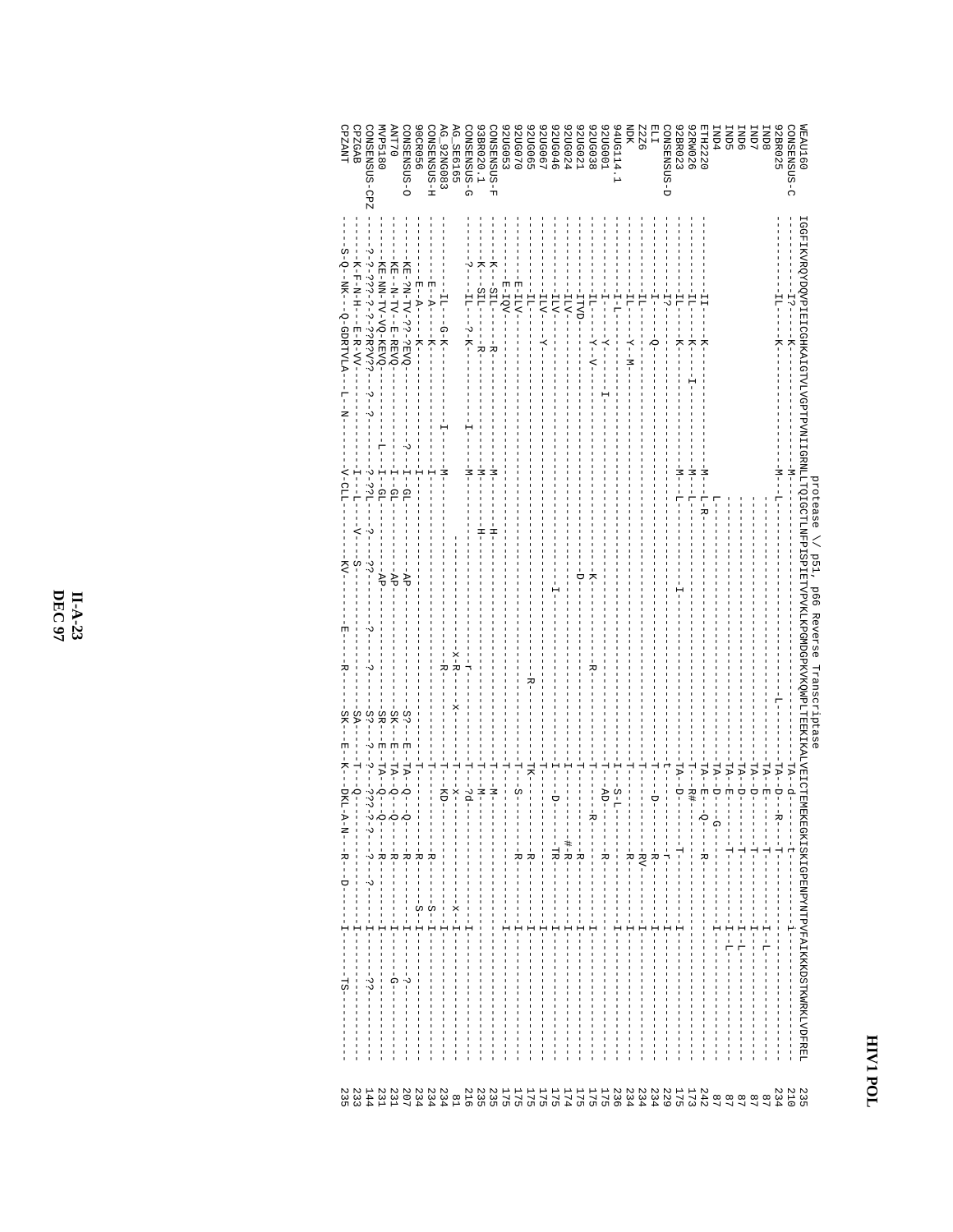#### $\frac{H-A-24}{\text{DEC 97}}$

| 92UG037<br>5455<br>CONSENSUS<br>WEAU160<br>650BDZ6<br>23 | $-5A-$<br>TA-<br>Ъ<br>ъ<br>ъ | $\frac{1}{2}$<br>w<br>C<br>C<br>w | NKKTQDFWEVQLGIPHPSGLKK.KKSVTVLDVGDAYFSVPLDEDFRKYTAFPIFSINNEPGIRKQYNVLPQGWKGSPAIFQSSMTKILEEPFRKQNPDIYYTYQYMDDLYVGSDLEIGQHRTKIEELER<br>부<br>Н,<br>$\overline{\phantom{a}}$<br>₹<br>₹<br>۰v<br>전 | w<br>S<br>ن.<br>ا<br>ن.<br>ъ<br>$\frac{5}{1}$<br>SK<br>$\frac{1}{2}$<br>ЗK<br>S | H<br>-----<br>$\frac{1}{2}$<br>$-1 - 2 -$<br>polymerase motif<br>$\frac{1}{1}$<br>I<br>л<br>J<br>1 |
|----------------------------------------------------------|------------------------------|-----------------------------------|-----------------------------------------------------------------------------------------------------------------------------------------------------------------------------------------------|---------------------------------------------------------------------------------|----------------------------------------------------------------------------------------------------|
| 20G031                                                   | Þ                            |                                   | 부<br>$\overline{a}$                                                                                                                                                                           | SK                                                                              |                                                                                                    |
| <b>2RW008</b>                                            | Ъ<br>ŧ                       | Ţ<br>$\frac{1}{2}$<br>S           | 闩<br>$\frac{1}{2}$<br>闩                                                                                                                                                                       | ᄷ<br>SK                                                                         | $\frac{1}{1}$<br>$-1 - 1$<br>í                                                                     |
| 20G035<br>2RW016<br>Ω                                    | ₩<br>--A#-<br>$-4-$          | ှု<br>S                           | н                                                                                                                                                                                             | ÷<br>٢<br>$\frac{5}{1}$<br>$\frac{5}{1}$                                        | $-1 - 2 - 1 - 1 - 1$<br>$  \overline{E}$ $ \overline{E}$ $ \overline{E}$ $-$<br>$\frac{1}{1}$      |
| <b>2TH003</b>                                            | Ъ                            | $-K$                              |                                                                                                                                                                                               | EK                                                                              | $---LMI$                                                                                           |
| <b>2TH021</b>                                            | ъ                            | $\frac{1}{\infty}$                |                                                                                                                                                                                               | ΗK                                                                              | $-EMI$<br>п                                                                                        |
| <b>ZTH007</b>                                            | ъ                            | $-{\rm N}-{\rm N}-$               | н                                                                                                                                                                                             | 뵤                                                                               | $-EMH -$<br>т<br>т                                                                                 |
| <b>600HLZ</b>                                            | Ъ                            | $\frac{1}{2}$                     |                                                                                                                                                                                               | ZК                                                                              | --EM--<br>-<br>-<br>ł                                                                              |
| TTOHLZ                                                   | ⊅                            | w                                 |                                                                                                                                                                                               | HК                                                                              | $-MI$<br>П                                                                                         |
| <b>2THOT2</b>                                            | ⋗                            | $\frac{1}{2}$                     |                                                                                                                                                                                               | 넜                                                                               | $-1 - 2M - - - -$<br>I<br>п<br>ł                                                                   |
| <b>2THO19</b>                                            | ъ                            | $\frac{1}{2}$                     |                                                                                                                                                                                               | ZЦ                                                                              | $  \textrm{EM}$ $ -$<br>$\mathbf{I}$<br>ï<br>ı                                                     |
| <b>2TH005</b>                                            | ъ                            | S                                 |                                                                                                                                                                                               | NГ                                                                              | $-EMH -$<br>T<br>ı                                                                                 |
| <b>2TH022</b><br><b>2TH020</b><br>H                      |                              | w<br>w                            |                                                                                                                                                                                               | Ř<br>ΗK                                                                         | $---LMI$<br>$-EMH -$<br>면<br>                                                                      |
| 2TH024                                                   |                              | S                                 |                                                                                                                                                                                               | 母<br>RK                                                                         | $-EMH - -$<br>$\frac{1}{4}$<br>í<br>п                                                              |
| SUSENS<br>USEDS-B                                        |                              | ሻ<br>ነ                            |                                                                                                                                                                                               |                                                                                 |                                                                                                    |
| SF2                                                      |                              | ₹,                                |                                                                                                                                                                                               |                                                                                 | $\overline{\phantom{a}}$<br>$\overline{\phantom{a}}$<br>$\mathbf{I}$                               |
| IV                                                       |                              |                                   |                                                                                                                                                                                               |                                                                                 | $\frac{1}{1}$<br>$\frac{1}{1}$<br>I<br>п                                                           |
| HXB2R                                                    |                              |                                   |                                                                                                                                                                                               |                                                                                 |                                                                                                    |
| NLA3                                                     | ⋗<br>$\mathbf{I}$<br>Ô       | K-                                |                                                                                                                                                                                               | Ò                                                                               |                                                                                                    |
| ĕ                                                        | ⊅                            | ≍                                 |                                                                                                                                                                                               |                                                                                 |                                                                                                    |
| <b>JRCSF</b>                                             | ⊅                            | ×<br>K-                           |                                                                                                                                                                                               |                                                                                 | $-1$ $-1$ $-1$ $-1$                                                                                |
| <b>TRET</b>                                              |                              |                                   |                                                                                                                                                                                               |                                                                                 | $-1 - 1 - 1$                                                                                       |
| <b>VEIRT</b><br><b>P896</b>                              | $A-V-$                       | ż                                 | ₹                                                                                                                                                                                             |                                                                                 |                                                                                                    |
| VE2RT                                                    | ⊅                            | $\frac{1}{2}$                     | $\breve{\gamma}$                                                                                                                                                                              | ∩                                                                               | J<br>I<br>í                                                                                        |
| <b>VE3RT</b>                                             | ⊅                            | $\frac{1}{\lambda}$               |                                                                                                                                                                                               |                                                                                 | т<br>-                                                                                             |
| VE4RT                                                    |                              | 치                                 | H                                                                                                                                                                                             |                                                                                 |                                                                                                    |
| <b>VESRT</b>                                             |                              | $-$ KE                            |                                                                                                                                                                                               | C                                                                               | $-1$ -0 $-1$<br>I<br>1<br>$\frac{1}{1}$                                                            |
| <b><i>TEGRT</i></b>                                      |                              | $_{\rm KE}^{-}$                   | ₹                                                                                                                                                                                             | w<br>Ģ                                                                          | $-1 - 1 - 1$                                                                                       |
| VE7RT                                                    |                              | ဂ္ဂ်                              |                                                                                                                                                                                               |                                                                                 | I                                                                                                  |
| <b>VE8RT</b>                                             | ⊅                            |                                   | 보                                                                                                                                                                                             |                                                                                 | $\frac{1}{1}$<br>$\frac{1}{1}$                                                                     |
| KATS                                                     |                              | $-K$                              | н                                                                                                                                                                                             |                                                                                 | ì<br>J<br>Í                                                                                        |
| POIL7B                                                   | ъ<br>₩<br>ł,<br>п            | $\frac{1}{1}$                     |                                                                                                                                                                                               |                                                                                 | Ť<br>$\frac{1}{2}$<br>$\frac{1}{1}$<br>I<br>I<br>ł                                                 |
| 2BR017                                                   | ъ                            | $-$ KE<br>т                       |                                                                                                                                                                                               |                                                                                 | I<br>I<br>I<br>$\frac{1}{1}$                                                                       |
| 2BR018                                                   | ⊅                            | å                                 | ⊲                                                                                                                                                                                             |                                                                                 | $+$<br>$\mathbf{I}$<br>1                                                                           |
| 92BR020                                                  | ъ                            | $-$ KE                            | $\frac{1}{\mathcal{R}}$                                                                                                                                                                       | Ω                                                                               | $\frac{1}{1}$                                                                                      |
| $-100$                                                   | ъ                            | $\overline{X}$                    | $-XX-$                                                                                                                                                                                        |                                                                                 | $-1$<br>$-1$<br>$-1$                                                                               |
| 92BR004                                                  | ⊅                            | $\frac{1}{\lambda}$               | н                                                                                                                                                                                             |                                                                                 |                                                                                                    |
| 2BR028                                                   |                              |                                   |                                                                                                                                                                                               |                                                                                 | ÷.<br>$\overline{\phantom{a}}$<br>$\mathbf{I}$                                                     |
| 2BR003                                                   | ₻                            | Η<br>Ο                            | 闩                                                                                                                                                                                             |                                                                                 |                                                                                                    |
| 2BR021                                                   | ъ                            |                                   | Ĥ                                                                                                                                                                                             | τ.                                                                              | Ť<br>$\frac{1}{1}$<br>ı<br>$\frac{1}{1}$                                                           |
| 2BR024                                                   | ⊅                            | ۶                                 | н                                                                                                                                                                                             |                                                                                 | I                                                                                                  |
| 2BR030                                                   | ⋗<br>н                       | $\frac{1}{\lambda}$               | Ļ<br>#                                                                                                                                                                                        |                                                                                 |                                                                                                    |
| 2BR026                                                   | ъ                            | $-K$ –                            | 闩                                                                                                                                                                                             |                                                                                 |                                                                                                    |
| BF_93BR019                                               | ⊅                            | Κ-                                | ⊣                                                                                                                                                                                             |                                                                                 | $-EMH -$<br>$\blacksquare$                                                                         |
| P6.4                                                     |                              | -kE                               |                                                                                                                                                                                               |                                                                                 | $-1$ H <sub>1</sub> $-1$ $-1$ $-1$<br>T<br>$\frac{1}{1}$<br>-- 54 - - - - - -                      |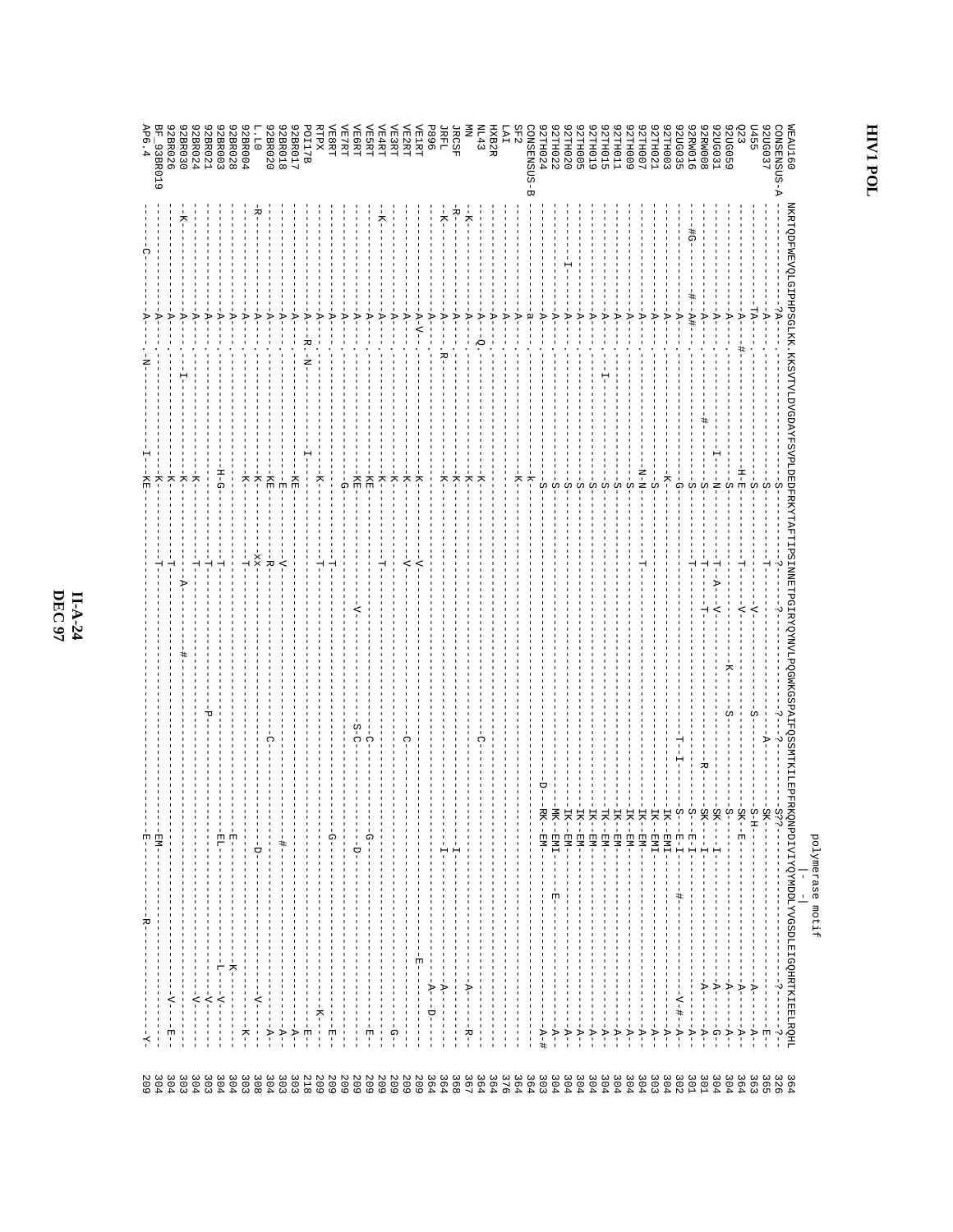## HIV1 POL

| Ö<br>۳ļ<br>$\overline{A}$<br>Ļ<br>P<br>P<br>C<br>$---ccc-23c$<br>$-S$ - $EVE$ - $E$<br>--25円2日-2-<br>$E$ – – $E$ M – – – –<br>因---因Z--<br><b>TK--FM------</b><br>$AN--N---$<br>t?--Em--<br>$AK---$ -<br>$AK-----$<br>$Q--EM---$<br>--HN------<br>$  \overline{E}$ $M$ $ -$<br>--因M----<br>$-EMH -$<br>田 — — — —<br>$EM - -$<br>因 - - - - - -<br>I<br>ن-<br>ا<br>Ť<br>- - - - - - - D - - - - K - V - - - - - - -<br>Ţ<br>$\frac{1}{1}$<br>- - PL-2 E - - KE-2 - L - - E - - -<br>- PLAR - - KKA - L - - R - -<br>$\frac{1}{1}$<br>$---A---$<br>$- - - - - - -$<br>$- -A - -$<br>$- -A$<br>$- -A - -$<br>$-1 - 1 - 1$<br>$-1 - 1 -$<br>$\frac{1}{1}$<br>$\frac{1}{1}$<br>ין<br>י<br>$\frac{1}{1}$<br>ļ<br>$\begin{array}{c} 1 \\ 1 \\ 1 \end{array}$<br>$-6 -$<br>$\frac{1}{1}$<br>$---A---$<br>$-6 - 1$<br>$-6 -$<br>$-7$<br>÷.<br>$-4$<br>中<br>!<br>Ė,<br>ا≖<br>ا<br>中<br>!<br><u>ဂုံ</u><br>È.<br>中<br>! |    | w<br>C<br>╬ | $-E-E$<br>$X - K$<br>- - - - - K<br>$\frac{1}{\sqrt{2}}$<br>Ţ<br>-kE-<br>-<br>지구<br>٣<br>ņ | Ġ<br>Ġ<br>Ω<br>$-5 - -5$<br>Q.RQ-<br>$-5.30 -$<br>$-R$<br>ÜΩ<br>S                                               | CPZGAB<br>MVP5180<br>CONSENSUS-CPZ<br>$\begin{array}{c} \mathtt{AG\_SEGI} \\ \mathtt{AG\_S2NG083} \\ \mathtt{AG\_S2NG083} \\ \mathtt{CONSEINSUS-H} \end{array}$<br>O-SOSNESNO<br><b>POCRO56</b><br>92UG067<br>92UG065<br>92UG070<br>92UG053<br>9705046<br>3BR020.1<br>D-SOSNESNO<br>20G024<br><b>BISENSUS-F</b><br>20G021 |
|------------------------------------------------------------------------------------------------------------------------------------------------------------------------------------------------------------------------------------------------------------------------------------------------------------------------------------------------------------------------------------------------------------------------------------------------------------------------------------------------------------------------------------------------------------------------------------------------------------------------------------------------------------------------------------------------------------------------------------------------------------------------------------------------------------------------------------------------------------------------------------------------------------|----|-------------|--------------------------------------------------------------------------------------------|-----------------------------------------------------------------------------------------------------------------|---------------------------------------------------------------------------------------------------------------------------------------------------------------------------------------------------------------------------------------------------------------------------------------------------------------------------|
|                                                                                                                                                                                                                                                                                                                                                                                                                                                                                                                                                                                                                                                                                                                                                                                                                                                                                                            |    |             |                                                                                            |                                                                                                                 |                                                                                                                                                                                                                                                                                                                           |
|                                                                                                                                                                                                                                                                                                                                                                                                                                                                                                                                                                                                                                                                                                                                                                                                                                                                                                            |    |             |                                                                                            |                                                                                                                 |                                                                                                                                                                                                                                                                                                                           |
|                                                                                                                                                                                                                                                                                                                                                                                                                                                                                                                                                                                                                                                                                                                                                                                                                                                                                                            |    |             |                                                                                            |                                                                                                                 |                                                                                                                                                                                                                                                                                                                           |
|                                                                                                                                                                                                                                                                                                                                                                                                                                                                                                                                                                                                                                                                                                                                                                                                                                                                                                            |    |             |                                                                                            |                                                                                                                 |                                                                                                                                                                                                                                                                                                                           |
|                                                                                                                                                                                                                                                                                                                                                                                                                                                                                                                                                                                                                                                                                                                                                                                                                                                                                                            |    |             |                                                                                            |                                                                                                                 |                                                                                                                                                                                                                                                                                                                           |
|                                                                                                                                                                                                                                                                                                                                                                                                                                                                                                                                                                                                                                                                                                                                                                                                                                                                                                            |    |             |                                                                                            |                                                                                                                 |                                                                                                                                                                                                                                                                                                                           |
|                                                                                                                                                                                                                                                                                                                                                                                                                                                                                                                                                                                                                                                                                                                                                                                                                                                                                                            |    |             |                                                                                            |                                                                                                                 |                                                                                                                                                                                                                                                                                                                           |
|                                                                                                                                                                                                                                                                                                                                                                                                                                                                                                                                                                                                                                                                                                                                                                                                                                                                                                            |    |             |                                                                                            |                                                                                                                 |                                                                                                                                                                                                                                                                                                                           |
|                                                                                                                                                                                                                                                                                                                                                                                                                                                                                                                                                                                                                                                                                                                                                                                                                                                                                                            |    |             |                                                                                            |                                                                                                                 |                                                                                                                                                                                                                                                                                                                           |
|                                                                                                                                                                                                                                                                                                                                                                                                                                                                                                                                                                                                                                                                                                                                                                                                                                                                                                            |    |             |                                                                                            |                                                                                                                 |                                                                                                                                                                                                                                                                                                                           |
|                                                                                                                                                                                                                                                                                                                                                                                                                                                                                                                                                                                                                                                                                                                                                                                                                                                                                                            |    |             |                                                                                            |                                                                                                                 |                                                                                                                                                                                                                                                                                                                           |
|                                                                                                                                                                                                                                                                                                                                                                                                                                                                                                                                                                                                                                                                                                                                                                                                                                                                                                            |    |             |                                                                                            |                                                                                                                 |                                                                                                                                                                                                                                                                                                                           |
|                                                                                                                                                                                                                                                                                                                                                                                                                                                                                                                                                                                                                                                                                                                                                                                                                                                                                                            |    |             |                                                                                            |                                                                                                                 |                                                                                                                                                                                                                                                                                                                           |
|                                                                                                                                                                                                                                                                                                                                                                                                                                                                                                                                                                                                                                                                                                                                                                                                                                                                                                            |    |             |                                                                                            |                                                                                                                 |                                                                                                                                                                                                                                                                                                                           |
|                                                                                                                                                                                                                                                                                                                                                                                                                                                                                                                                                                                                                                                                                                                                                                                                                                                                                                            |    |             |                                                                                            |                                                                                                                 |                                                                                                                                                                                                                                                                                                                           |
|                                                                                                                                                                                                                                                                                                                                                                                                                                                                                                                                                                                                                                                                                                                                                                                                                                                                                                            |    |             |                                                                                            |                                                                                                                 |                                                                                                                                                                                                                                                                                                                           |
|                                                                                                                                                                                                                                                                                                                                                                                                                                                                                                                                                                                                                                                                                                                                                                                                                                                                                                            |    |             |                                                                                            |                                                                                                                 |                                                                                                                                                                                                                                                                                                                           |
|                                                                                                                                                                                                                                                                                                                                                                                                                                                                                                                                                                                                                                                                                                                                                                                                                                                                                                            |    |             |                                                                                            |                                                                                                                 |                                                                                                                                                                                                                                                                                                                           |
|                                                                                                                                                                                                                                                                                                                                                                                                                                                                                                                                                                                                                                                                                                                                                                                                                                                                                                            |    |             |                                                                                            |                                                                                                                 |                                                                                                                                                                                                                                                                                                                           |
|                                                                                                                                                                                                                                                                                                                                                                                                                                                                                                                                                                                                                                                                                                                                                                                                                                                                                                            |    |             |                                                                                            |                                                                                                                 | 920G001<br>920G038                                                                                                                                                                                                                                                                                                        |
|                                                                                                                                                                                                                                                                                                                                                                                                                                                                                                                                                                                                                                                                                                                                                                                                                                                                                                            |    |             | Ŧ                                                                                          |                                                                                                                 | AUGI14                                                                                                                                                                                                                                                                                                                    |
| ÷<br>F                                                                                                                                                                                                                                                                                                                                                                                                                                                                                                                                                                                                                                                                                                                                                                                                                                                                                                     |    |             |                                                                                            |                                                                                                                 |                                                                                                                                                                                                                                                                                                                           |
| 因 - - - - - -<br>------                                                                                                                                                                                                                                                                                                                                                                                                                                                                                                                                                                                                                                                                                                                                                                                                                                                                                    |    |             |                                                                                            |                                                                                                                 |                                                                                                                                                                                                                                                                                                                           |
| <b>EM-----</b>                                                                                                                                                                                                                                                                                                                                                                                                                                                                                                                                                                                                                                                                                                                                                                                                                                                                                             |    | m           |                                                                                            |                                                                                                                 |                                                                                                                                                                                                                                                                                                                           |
| $-1$<br>$-0$<br>$-1$                                                                                                                                                                                                                                                                                                                                                                                                                                                                                                                                                                                                                                                                                                                                                                                                                                                                                       |    |             |                                                                                            |                                                                                                                 | d-SnSMasnop                                                                                                                                                                                                                                                                                                               |
| $-1$ H $-1$ $-1$ $-1$<br>$- - - - - - - -$<br>$\begin{array}{c}   \\   \\   \end{array}$<br>中<br>-                                                                                                                                                                                                                                                                                                                                                                                                                                                                                                                                                                                                                                                                                                                                                                                                         |    |             |                                                                                            |                                                                                                                 |                                                                                                                                                                                                                                                                                                                           |
| $\mathbf{A}---\mathbf{E}\mathbf{M}----$<br>$--\mathbf{A}--$                                                                                                                                                                                                                                                                                                                                                                                                                                                                                                                                                                                                                                                                                                                                                                                                                                                | w  |             |                                                                                            | # – #-                                                                                                          | ETH2220<br>92RW026<br>92BR023                                                                                                                                                                                                                                                                                             |
| PQ-<br>$---AP - - -$<br>$\frac{1}{1}$<br>۴ļ                                                                                                                                                                                                                                                                                                                                                                                                                                                                                                                                                                                                                                                                                                                                                                                                                                                                | ᡃᡉ |             |                                                                                            | ⊅                                                                                                               |                                                                                                                                                                                                                                                                                                                           |
| ᄷ<br>$A----E---T$<br>$-Y -$<br>$- - - - - - - -$                                                                                                                                                                                                                                                                                                                                                                                                                                                                                                                                                                                                                                                                                                                                                                                                                                                           |    |             |                                                                                            |                                                                                                                 |                                                                                                                                                                                                                                                                                                                           |
| ∀−<br>$D R - - E L - -$<br>$---A--$<br>$\frac{1}{1}$<br>۲<br>ا                                                                                                                                                                                                                                                                                                                                                                                                                                                                                                                                                                                                                                                                                                                                                                                                                                             | C  |             |                                                                                            |                                                                                                                 |                                                                                                                                                                                                                                                                                                                           |
| DR--EL-E----<br>$\frac{1}{1}$                                                                                                                                                                                                                                                                                                                                                                                                                                                                                                                                                                                                                                                                                                                                                                                                                                                                              |    |             |                                                                                            |                                                                                                                 |                                                                                                                                                                                                                                                                                                                           |
| Ō<br>---------<br>$\frac{1}{1}$<br>⊭<br>⊦                                                                                                                                                                                                                                                                                                                                                                                                                                                                                                                                                                                                                                                                                                                                                                                                                                                                  |    |             | ř                                                                                          |                                                                                                                 |                                                                                                                                                                                                                                                                                                                           |
| G<br>DR--EL-F----<br>$- - \Delta - - -$<br>۴ļ                                                                                                                                                                                                                                                                                                                                                                                                                                                                                                                                                                                                                                                                                                                                                                                                                                                              |    |             |                                                                                            |                                                                                                                 |                                                                                                                                                                                                                                                                                                                           |
| $A--E--E----$<br>$------P$<br>$\frac{1}{1}$<br>۲<br>ا                                                                                                                                                                                                                                                                                                                                                                                                                                                                                                                                                                                                                                                                                                                                                                                                                                                      | ÜΩ |             |                                                                                            |                                                                                                                 | 92BR025                                                                                                                                                                                                                                                                                                                   |
| $qr - -1 = 1 - - -$<br>KQNPDIVIYQYMDDLYVGSDLEIGQHRTKIEELRQHL<br>ወ<br> <br>                                                                                                                                                                                                                                                                                                                                                                                                                                                                                                                                                                                                                                                                                                                                                                                                                                 |    |             |                                                                                            | NKRTZDEN NAGI PHEPSGLKK. KKSYTVLDVGDA YFSYPLOPREK YTAFTLPS INNED FREK YTAFTLE STANDOWNG SAFFLORW SENTLED SONTLE | CONSENSUS-C<br><b>VEAU160</b>                                                                                                                                                                                                                                                                                             |

#### $\frac{H-A-25}{\text{DEC 97}}$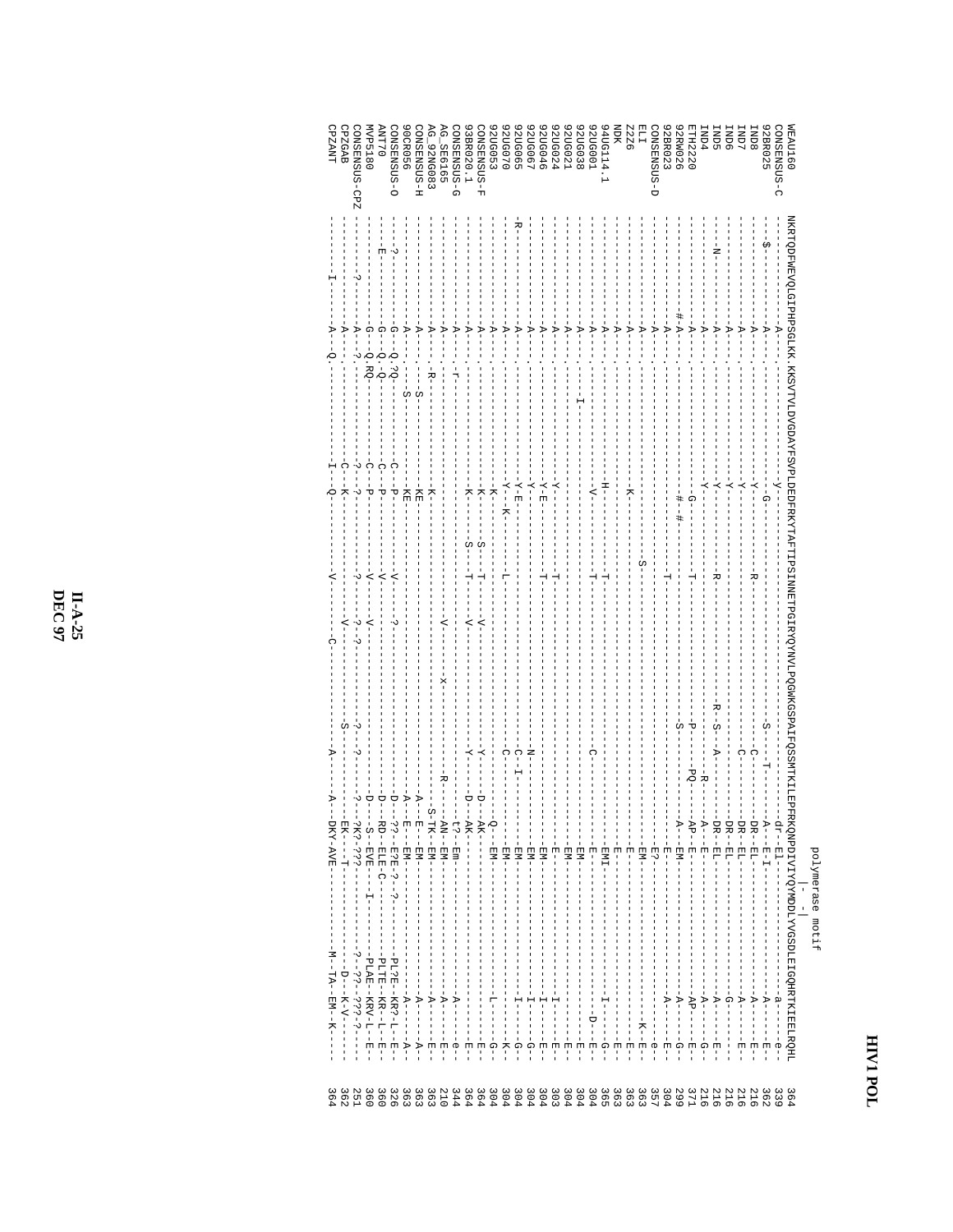|                                                                                                                                                                                                                                                                                                                                                                                                                                  | $W-L-A$                                        | ∪                             | 부<br>ဂု<br>固      | BF 93BR019         |
|----------------------------------------------------------------------------------------------------------------------------------------------------------------------------------------------------------------------------------------------------------------------------------------------------------------------------------------------------------------------------------------------------------------------------------|------------------------------------------------|-------------------------------|-------------------|--------------------|
|                                                                                                                                                                                                                                                                                                                                                                                                                                  | $-NV-L--$                                      | $\frac{1}{2}$<br>∪            | خ<br>آ<br>団       |                    |
|                                                                                                                                                                                                                                                                                                                                                                                                                                  |                                                | Ω                             |                   | 92BR026            |
|                                                                                                                                                                                                                                                                                                                                                                                                                                  | -R-R<br>$-4 - 7 - -1 - -1$                     | $\overline{z}$<br>p<br>۳J     | 団                 | 92BR030            |
|                                                                                                                                                                                                                                                                                                                                                                                                                                  | $-1 -$                                         | ∻<br>∪<br>д                   | 固                 | 92BR024            |
|                                                                                                                                                                                                                                                                                                                                                                                                                                  | ᆽ<br>$-NV-L-$                                  | $+$<br>U<br>∪<br>#            | 固                 | 92BR021            |
|                                                                                                                                                                                                                                                                                                                                                                                                                                  | ₩<br>$-NV$ -L- $-$                             | ≒<br>≍<br>p<br>ъ              | 固                 | 2BR003             |
|                                                                                                                                                                                                                                                                                                                                                                                                                                  | C<br>$-NV-L-A$                                 | $\overline{\zeta}$<br>Ů       | 団<br>♯            | 92BR028            |
|                                                                                                                                                                                                                                                                                                                                                                                                                                  | $N - 1 - N$                                    | $\leq$<br>∪                   | 団                 | 92BR004            |
|                                                                                                                                                                                                                                                                                                                                                                                                                                  |                                                |                               | ó,                |                    |
|                                                                                                                                                                                                                                                                                                                                                                                                                                  |                                                |                               | 団                 | .<br>5             |
|                                                                                                                                                                                                                                                                                                                                                                                                                                  | $-\Delta - \Gamma -$                           | ∪                             | 団                 | 3BR020             |
|                                                                                                                                                                                                                                                                                                                                                                                                                                  | ⊬<br>ا<br>S<br>$-\Delta\Delta-1$ – $-\Delta$ – | $\frac{1}{2}$                 | 団                 | SBR018             |
|                                                                                                                                                                                                                                                                                                                                                                                                                                  | ÷<br>⊤<br>$-MSIN -$                            | 부                             | 団                 | 2BR017             |
|                                                                                                                                                                                                                                                                                                                                                                                                                                  | ×.                                             | Ś<br>Ů                        | ÷<br>団            | BLIID <sub>C</sub> |
| $- -p - -$<br>L<br>Ţ.<br>Ť                                                                                                                                                                                                                                                                                                                                                                                                       | $N - T - N$                                    | ⊰<br>U                        | $-K-$<br>団        | KATS               |
| Ť<br>J.<br>$\begin{array}{c} \frac{1}{2} & \frac{1}{2} \\ \frac{1}{2} & \frac{1}{2} \end{array}$<br>$-1$                                                                                                                                                                                                                                                                                                                         | ᆽ<br>$-\Delta$ – $-\Delta$ –                   | 훠<br>p                        | 団                 | <b>VESRT</b>       |
| ł<br>$\frac{1}{2}$                                                                                                                                                                                                                                                                                                                                                                                                               | $-\Delta - -1$                                 | $-\Delta$<br>Ų                | 固                 | VE7RT              |
| $- \frac{1}{2}$                                                                                                                                                                                                                                                                                                                                                                                                                  | <b>NAA</b> -<br>$-N-T$ -                       | $\overline{a}$<br>팀<br>ᠣ      | 固                 | <b>VEGRT</b>       |
|                                                                                                                                                                                                                                                                                                                                                                                                                                  | $-\Delta$ - $-\Delta$ -                        | H<br>∪<br>д                   | 団                 | <b>VESRT</b>       |
|                                                                                                                                                                                                                                                                                                                                                                                                                                  | $-V-SI$                                        | ⊰<br>д                        | 固                 | VE4RT              |
|                                                                                                                                                                                                                                                                                                                                                                                                                                  | $-\Delta T$                                    | ₹<br>∪<br>ᡃ                   |                   | VE3RT              |
| $\begin{split} -\mathbf{q} & = \mathbf{q} - \mathbf{q} - \mathbf{q} - \mathbf{q} - \mathbf{q} - \mathbf{q} - \mathbf{q} - \mathbf{q} - \mathbf{q} - \mathbf{q} - \mathbf{q} - \mathbf{q} - \mathbf{q} - \mathbf{q} - \mathbf{q} - \mathbf{q} - \mathbf{q} - \mathbf{q} - \mathbf{q} - \mathbf{q} - \mathbf{q} - \mathbf{q} - \mathbf{q} - \mathbf{q} - \mathbf{q} - \mathbf{q} - \mathbf{q} - \mathbf{q} - \mathbf{q} - \mathbf$ | $-\Delta - -1$                                 | ∻<br>੮                        | 団                 | VE2RT              |
|                                                                                                                                                                                                                                                                                                                                                                                                                                  | $-\Delta - -1$                                 | −N                            | 固                 | <b>VEIRT</b>       |
|                                                                                                                                                                                                                                                                                                                                                                                                                                  |                                                |                               | 団                 | <b>P896</b>        |
| $\frac{1}{1}$<br>ΞÎ.<br>$\frac{1}{2}$<br>$\frac{1}{1}$<br>$\frac{1}{1}$<br>$\frac{1}{1}$<br>$\frac{1}{1}$                                                                                                                                                                                                                                                                                                                        | $-NV$ – $V$ –<br>$-\Delta - -1$                | $\overline{z}$<br>₹<br>∀<br>U | 団                 | <b>TRFL</b>        |
| $\frac{1}{1}$<br>$\frac{1}{2}$<br>ŧ<br>$\frac{1}{1}$                                                                                                                                                                                                                                                                                                                                                                             |                                                |                               |                   |                    |
| $\begin{array}{c} \hline \end{array}$<br>$\mathbf{I}$<br>-1<br>$\ddot{\cdot}$<br>$\frac{1}{4}$<br>$\mathsf I$<br>$\frac{1}{1}$<br>Ţ<br>$- - - - - - - - - -$<br>$\frac{1}{1}$                                                                                                                                                                                                                                                    | $-\Delta - -1$                                 | $\dot{\leq}$<br>∪<br>∪        | 固<br>固            | <b>JRCSF</b>       |
| Ť<br>$\mathsf I$<br>$\mathsf I$                                                                                                                                                                                                                                                                                                                                                                                                  | $-\Delta - -1 -$                               | ∻                             |                   | Ź                  |
| ł<br>$\vdots$<br>$\frac{1}{4}$<br>$\frac{1}{1}$                                                                                                                                                                                                                                                                                                                                                                                  | ₩<br>$-NV-I$ -                                 | $-\Delta$<br>∪                | 団                 | $M_{\rm L}$ 43     |
| $\frac{1}{1}$                                                                                                                                                                                                                                                                                                                                                                                                                    | ₩<br>$-\Delta - -1$                            | ≺<br>∪<br>Д                   | 団                 | HXB2R              |
| $\frac{1}{1}$                                                                                                                                                                                                                                                                                                                                                                                                                    | ᆽ<br>$V - T -$                                 | ≺<br>U<br>д                   | 団                 | F                  |
| I<br>$\frac{1}{4}$<br>E<br>F<br>$- -1 - \Delta - -1 = -$<br>L<br>ŧ                                                                                                                                                                                                                                                                                                                                                               | $-\Delta - -1$                                 | ż<br>∪                        | 団                 | <b>EZ</b>          |
| $\frac{1}{1}$<br>$\mathbf{I}$<br>J.<br>$\mathbf{I}$                                                                                                                                                                                                                                                                                                                                                                              | $-1 - 1 -$                                     | 4<br>ρ                        | Œ                 | CONSENSUS          |
|                                                                                                                                                                                                                                                                                                                                                                                                                                  | $-7 - \Lambda - 1 -$                           | や<br>団<br>∀                   | က်<br>固           | <b>PZOHLZ6</b>     |
|                                                                                                                                                                                                                                                                                                                                                                                                                                  | $D - C - D - - - -$                            | ÷<br>⊦<br>団<br>∪              | ς-<br>団           | 37H1022            |
|                                                                                                                                                                                                                                                                                                                                                                                                                                  | $D-Y-LI$ -                                     | $\ddot{\ddagger}$<br>団<br>∪   |                   | <b>2TH020</b>      |
|                                                                                                                                                                                                                                                                                                                                                                                                                                  | $D - V - I -$                                  | خ<br>ا<br>団<br>∪              | C)<br>団           | <b>2THOO5</b>      |
|                                                                                                                                                                                                                                                                                                                                                                                                                                  | ⊅<br>$D - \Lambda - \Gamma -$                  | $\frac{1}{\lambda}$<br>固<br>∀ | C<br>固            | ST0HLZ             |
|                                                                                                                                                                                                                                                                                                                                                                                                                                  | ⊅<br>$D - V - I -$                             | ÷<br>⊢<br>団<br>∪              | S<br>固            | ST0HLZ             |
|                                                                                                                                                                                                                                                                                                                                                                                                                                  | D<br>$DVV-L-L-$                                | ÷<br>⊢<br>団<br>∪              | S<br>団            | SZHIO11            |
|                                                                                                                                                                                                                                                                                                                                                                                                                                  | $-7 - 4 - 1$                                   | خ<br>۲<br>団<br>∪              | 団                 | <b>600HLZ</b>      |
|                                                                                                                                                                                                                                                                                                                                                                                                                                  | $D-V-L$ -L                                     | ᄫ<br>固<br>∪                   | S<br>固            | <b>ZTHOO7</b>      |
|                                                                                                                                                                                                                                                                                                                                                                                                                                  | ∀−<br>$-7 - 4 - 1$                             | ÷<br>⊢<br>団<br>U              | w<br>団            | <b>ZTHO21</b>      |
|                                                                                                                                                                                                                                                                                                                                                                                                                                  | $D - V - I -$                                  | ÷<br>T<br>団<br>Ų              | S<br>団            | <b>2TH003</b>      |
|                                                                                                                                                                                                                                                                                                                                                                                                                                  | ٣<br>Δ<br>+TLLAA#                              | Ю<br>N-D                      | 団                 | 20G035             |
|                                                                                                                                                                                                                                                                                                                                                                                                                                  | <b>DVVTLL-</b>                                 | Ю<br>U                        | 固                 | 2RW016             |
|                                                                                                                                                                                                                                                                                                                                                                                                                                  | ъ<br>$-111$ $-0$                               | ⊲<br>K-DP                     | 固                 | <b>2RW008</b>      |
|                                                                                                                                                                                                                                                                                                                                                                                                                                  | Ъ<br>$-14V$                                    | 団<br>$\frac{1}{2}$            | S<br>Ļ<br>団       | 20G031             |
|                                                                                                                                                                                                                                                                                                                                                                                                                                  | Ò<br>ъ<br>$-111$ $-0$                          | Ю<br>ė                        | 固                 | SUG059             |
|                                                                                                                                                                                                                                                                                                                                                                                                                                  | ⊅<br><b>LTVVII</b>                             |                               |                   |                    |
| $\mathsf I$<br>$\frac{1}{1}$<br>$-\frac{1}{\sqrt{2}}$                                                                                                                                                                                                                                                                                                                                                                            |                                                | 団<br>Ю<br>Ģ                   | <b>IT#+S</b><br>団 | 223                |
| $\begin{split} -a &=-1, &\quad -1, &\quad -1, &\quad -1, &\quad -1, &\quad -1, &\quad -1, &\quad -1, &\quad -1, &\quad -1, &\quad -1, &\quad -1, &\quad -1, &\quad -1, &\quad -1, &\quad -1, &\quad -1, &\quad -1, &\quad -1, &\quad -1, &\quad -1, &\quad -1, &\quad -1, &\quad -1, &\quad -1, &\quad -1, &\quad -1, &\quad -1, &\quad -1, &\quad -1, &\quad -1, &\quad -1, &\quad -1, &\quad -1, &\quad -1, &\quad -1$         | D-VTL                                          | p                             | 団                 | <b>U455</b>        |
|                                                                                                                                                                                                                                                                                                                                                                                                                                  | <b>LTTV</b>                                    |                               | 団                 | 920G037            |
|                                                                                                                                                                                                                                                                                                                                                                                                                                  | D-VTL                                          |                               | 卤                 | CONSENSUS          |

#### $\frac{H-A-26}{\text{DEC~97}}$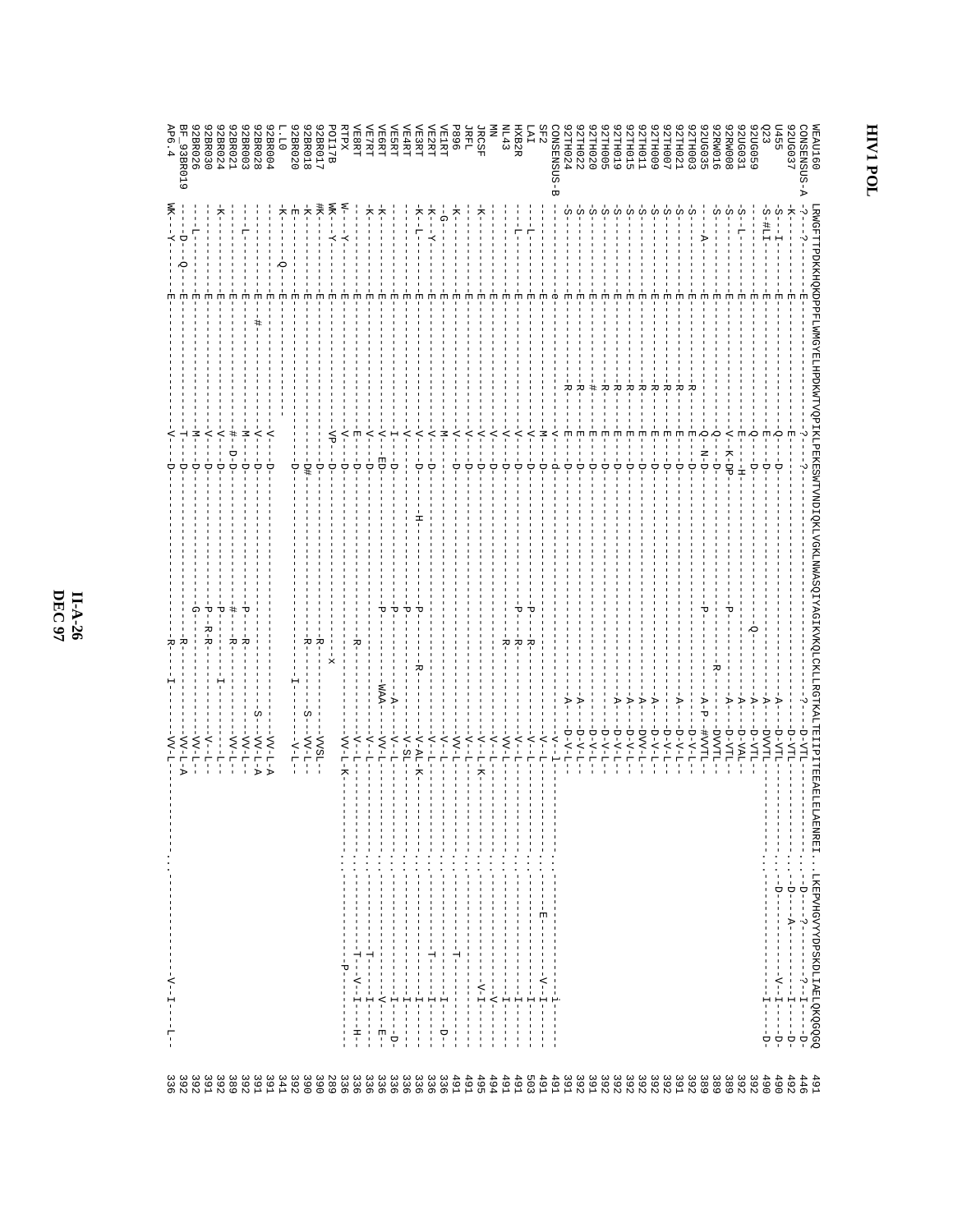# TOd IAIH

| +k<br>–R−<br>۳<br>$-4-$<br>$\frac{1}{2}$<br>ーローターコ<br>$-D - N - T - K -$<br>$D - V - I - -I$ | $-1$ - - - - - - - - - - -<br>$-1$ - $-1$ - $-1$ - $-1$<br>343<br>343<br>489<br>466                                                                                                                                                                                                         |
|----------------------------------------------------------------------------------------------|---------------------------------------------------------------------------------------------------------------------------------------------------------------------------------------------------------------------------------------------------------------------------------------------|
|                                                                                              |                                                                                                                                                                                                                                                                                             |
|                                                                                              |                                                                                                                                                                                                                                                                                             |
|                                                                                              |                                                                                                                                                                                                                                                                                             |
| $-K-$<br>ロースーロードー                                                                            | $-1 -$<br>$-1 - 1 -$<br>343                                                                                                                                                                                                                                                                 |
| $-K -$<br>$-1 - 1 - 1 - 1$                                                                   | $-1 - R - 1$<br>$-1 -$<br>$-1$ - $-1$<br>343                                                                                                                                                                                                                                                |
| −R−<br>$\overline{\zeta}$<br>$-D - V - I - -$                                                | $-1 - 1 -$<br>$-1$ - $-1$<br>343                                                                                                                                                                                                                                                            |
| $\mathbb{F}$                                                                                 | $\frac{1}{1}$<br>$-1 - 1 - -$<br>$-$ CM $-$<br>498                                                                                                                                                                                                                                          |
| $-4-$<br>$-TS\Lambda$ -                                                                      | 386                                                                                                                                                                                                                                                                                         |
| ⊅                                                                                            | 392                                                                                                                                                                                                                                                                                         |
| $-\Delta - -1$<br>$\begin{array}{c} 1 \\ 1 \\ 2 \end{array}$                                 | $-1$ - $-1$ - $-1$ - $-1$<br>483                                                                                                                                                                                                                                                            |
| ℸ<br>$-R$                                                                                    | $-1 -$<br>$- H -$<br>490                                                                                                                                                                                                                                                                    |
| - k-<br>$-\Lambda--\Gamma--$                                                                 | 490                                                                                                                                                                                                                                                                                         |
| $-NV-I$ -                                                                                    | $\begin{bmatrix} 1 \\ 1 \\ 1 \end{bmatrix}$<br>$-1 - 1 -$                                                                                                                                                                                                                                   |
| م<br>Þ                                                                                       | --A--<br>$-1$ - $-1$ - $-1$ - $-1$<br>$490$<br>$492$                                                                                                                                                                                                                                        |
| ÷<br>⊢<br>$-\nabla$ -                                                                        | 391                                                                                                                                                                                                                                                                                         |
| $-5-$<br>♭                                                                                   |                                                                                                                                                                                                                                                                                             |
| 남<br> <br>ု<br>- A-                                                                          | 392                                                                                                                                                                                                                                                                                         |
| Ω<br>$-\Delta - -1$                                                                          | 391                                                                                                                                                                                                                                                                                         |
| $C1 - -R$<br>$-1 - 1 - 1$                                                                    | 392                                                                                                                                                                                                                                                                                         |
| .<br>- 보<br>$\overline{C}$<br>$-4-$<br>$-NV-I$ -                                             |                                                                                                                                                                                                                                                                                             |
| $-5 - 7 - 4$<br>Ģ<br>$-\nabla$ -<br>$-\Delta\Delta\Delta\tau$                                | 392                                                                                                                                                                                                                                                                                         |
| –R−<br>CI-<br>$-1 - 1 - N$                                                                   | 391                                                                                                                                                                                                                                                                                         |
| ᡃ<br>CI-<br>$-\Delta\Delta - \Gamma$ -                                                       | 392                                                                                                                                                                                                                                                                                         |
| $-D - \Lambda - 1$                                                                           | --- A---<br>491                                                                                                                                                                                                                                                                             |
| $\ddot{A}$<br>$L - T - \Lambda - T - L$                                                      | . - - - - - - - - - - - - - -<br>J<br>491                                                                                                                                                                                                                                                   |
| $-4-$<br>$-7 - 7 - 7 - 5$<br>٠.,                                                             | $-1 - 1 - -1$<br>- - E - - - - - - - - - 2 D -                                                                                                                                                                                                                                              |
|                                                                                              | 462<br>226                                                                                                                                                                                                                                                                                  |
| $H--R$<br>- アーーーーワーベー ローアーー                                                                  | $\frac{1}{2}$ : $\frac{1}{2}$ : $\frac{1}{2}$<br>- - H - - - - - E - - - - V - - - - P D -<br>490                                                                                                                                                                                           |
| 모<br>기<br><b>アーー ーーローーー ビーズーー</b>                                                            | $-1$ $-1$ $-1$ $-1$ $-1$<br>490                                                                                                                                                                                                                                                             |
| $-Md$                                                                                        | $-1 - 1 - 1 - 1 - 1$<br>490                                                                                                                                                                                                                                                                 |
| ू<br>स<br>S<br>-W-L55                                                                        | $-2 - 1 - 2 - 5 - 5 - 5 - 5 - 5 - 5$<br>441                                                                                                                                                                                                                                                 |
| w                                                                                            | 487                                                                                                                                                                                                                                                                                         |
| w                                                                                            | 487                                                                                                                                                                                                                                                                                         |
| ᡃ<br>$\mathsf I$<br>$\frac{1}{1}$<br>$-1 - 1 - 1$<br>ن-<br>ل-                                | 341                                                                                                                                                                                                                                                                                         |
| קי<br>$-K$<br>$DVD-L-1$<br>ł                                                                 | 489                                                                                                                                                                                                                                                                                         |
|                                                                                              |                                                                                                                                                                                                                                                                                             |
| $V-S$<br>DRVQM-R                                                                             | - E - - K Q - K K K - QQ K I E - K - - Q - G L P - K - H I - - - - - - - - - -<br>494                                                                                                                                                                                                       |
|                                                                                              | $Q$ --R-H<br>$Q$ --R-<br>$Q$ --R--E<br>P#-R-RH--<br>$-{\bf B}$ $-$<br>÷<br>ا<br>۳<br>$-VV$ -LSR<br>-D3V33-3<br>$-4 - 7 - 1 - -5$<br>$-7L\Lambda$ -C<br>$-VV$ -LSK<br>$-\Delta - -1$<br>$-\Lambda$ – $-\Gamma$ – $\Lambda$ –<br>$-NV-L-K$<br>$-N$ -T-T<br>$W-L-$<br>$K - K$<br>$\frac{1}{2}$ |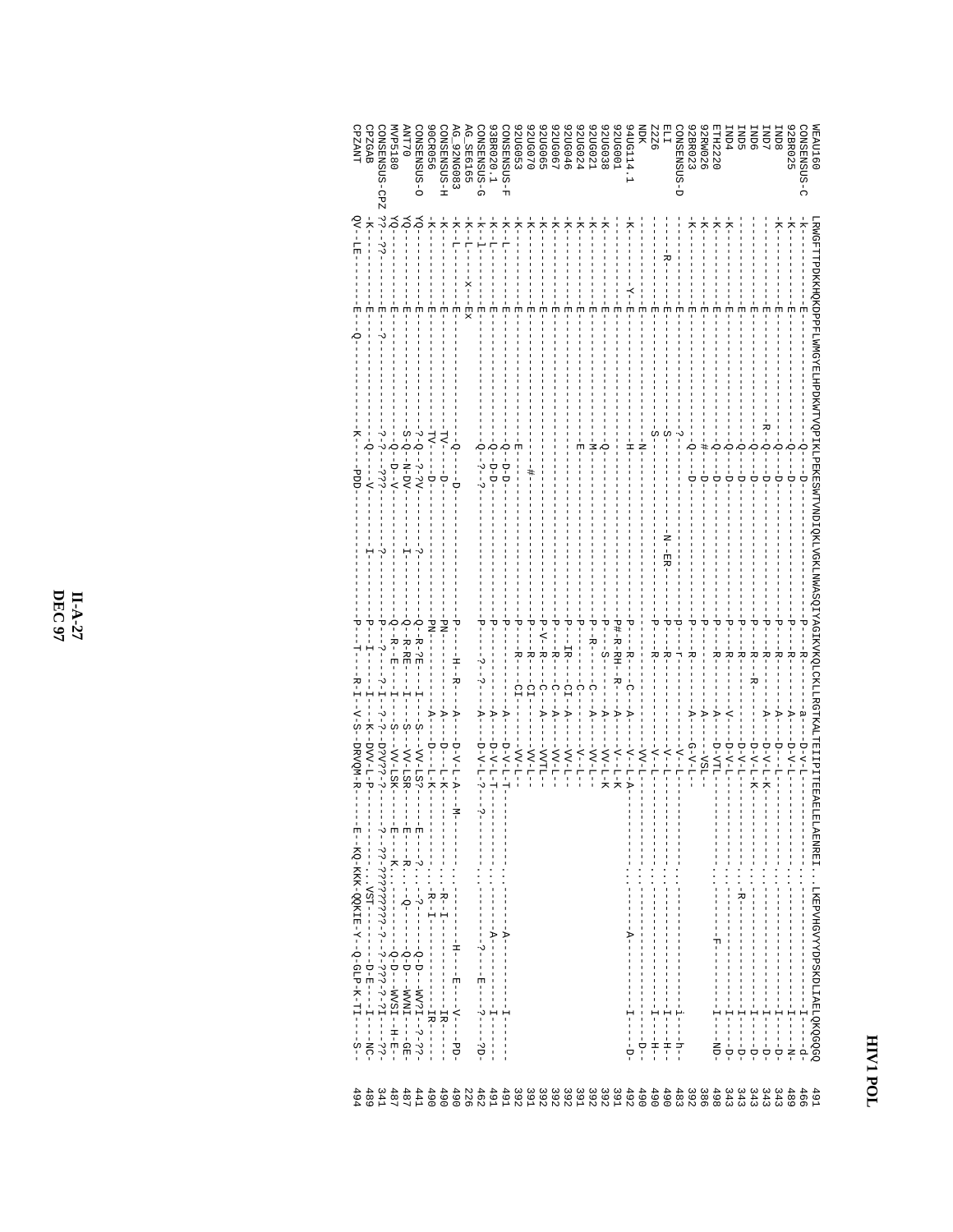#### $\frac{H-A-28}{\text{DEC } 97}$

| SQNSENSUS-CPZ<br>핀<br>ij<br>节<br>먹<br>$-252 - 7$<br>-HEL-<br><b>HH2</b><br>白耳<br>$-55-$<br>Τ,<br>Ķ<br>F-KRGT<br>T-QKAS-<br>$T-S-$<br>$3 - QKAS$<br>$KM-S-$<br>KM-T-<br>KRGS.<br><b>KN--T-</b><br>KRGS.<br>$KM-S$<br>KM-T-<br>KM<br>KM-T.<br>$-M-$<br>$-M-$<br><b>KIMK</b><br>$\frac{1}{2}$<br>÷<br>$-1$ $\overline{N}$<br>"≍<br>่≾<br>$-N--N-$<br>—<br>⊺<br>$-N--N-$<br>$-L \cdot \text{u}$<br>÷<br>÷<br>⊰ี<br>-REK –<br>⊰ี<br>$\frac{1}{2}$<br>⊰ี่<br>Ż<br>ż<br>≑ี<br>$N-r-1$<br>부<br>쿠<br>$K-S$ .<br>QKAS-<br>けーけー<br>부<br>K-S.<br>o<br>S-S<br>icici<br>א<br>מ<br>F<br>$-842 -$<br>$I = R - R - VI - VSSQ - -$<br>$TR - -N - \nabla$<br>IR-<br>넋<br>۰J<br>전<br>$-66V$<br>$-A-V$ -<br>$A-V$ ?<br>ş<br>$A-V-$<br>AV-<br>$\ddot{\cdot}$<br>$\overline{a}$<br>⊲<br>$R-S$ .<br>$-NNN-$<br>$-VS - P - P -$<br>$-250 - 2 - 2 - 7$<br>$-NA-$<br>$-NNN$ -<br>$-SS -$<br>$-K$<br>$-\Delta$<br>$-\Delta$ -<br>$-K$<br>Š<br>$-17-$<br>$-\Delta$<br>$-A--G--$<br>$-21 - -$<br>$-90 - C$<br>$\frac{1}{1}$<br>$-MM -$<br>$-4-$<br>-9<br>$-4-$<br>C)<br>w<br>$A - 7 -$<br>$-75$<br>w<br>P<br>Þ<br>$\mathbb{Y}$<br>Ŗ<br>$\mathbb{A}$<br>$\mathbb{F}$<br>.ა<br>ს<br>$\overline{r}$<br>٠,<br>Ĕ<br>Ω<br>i<br>T<br>٠,<br>$\ddot{\ddot{\delta}}$<br>부<br>۰v<br>÷<br>$R$ – $VTR$ –<br>⊭<br>ا<br>ᆽ<br>₩<br>ᆽ<br>ᄷ<br>₩<br>겨<br>v.<br>₩<br>ᆽ<br>Н<br>ᆽ<br>ᆽ<br>ᆽ<br>ᆽ<br>$\frac{1}{2}$<br>ㅈ<br>ں.<br>!<br>지<br>$-VTY-$<br>$-23 - - 5$<br>-VTR-<br>$-4-$<br>$-\text{B}-$<br>후<br>¤−<br>투<br>$S - -R - -$<br>$\mathbb{I}$<br>$-42$<br>무<br>p<br>Ė<br>$\prec$<br>$\overline{\mathrm{A}}$ –<br>$\frac{1}{2}$<br>$\overline{r}$<br>$A - M -$<br>$A - M -$<br>$\mathbb{F}$<br>$A - M -$<br>Y<br>⊅<br>∀۔<br>⊅<br>$A -$<br>$\ddot{\phantom{0}}$<br>--<br>百<br>$-9D -$<br>$\overline{\zeta}$<br>$-EM -$<br>」<br>日<br>$\frac{1}{2}$<br>≑<br>Ъ<br>$\ddot{\cdot}$<br>Ä?<br>$\frac{1}{\sqrt{2}}$<br>Н<br>$\frac{1}{\sqrt{2}}$<br>Ų<br>귾<br>⊅<br>٠.<br>₩<br>ς<br>ပ္ပံ<br>ÜΩ<br>w<br>ャー<br>$\frac{1}{1}$<br>ن.<br>ت<br>Ţ<br>ပ္ပ<br>R-<br>$\frac{1}{1}$<br>$-23 -$<br>부<br>$-5$ -<br>$\frac{1}{2}$<br>부<br>┆<br>┆<br>$\frac{1}{1} - \frac{1}{1}$<br>$\frac{1}{1}$<br>$\frac{1}{1}$<br>$\frac{1}{1}$<br>$\overline{a}$<br>ワー<br>Ļ<br>$D - A -$<br>$\frac{1}{1}$<br>$D - A -$<br>ŧ<br>$\frac{1}{1}$<br>$\frac{1}{1}$<br>$\frac{1}{1}$<br>$\mathbf{I}$<br>$\mathbf{I}$<br>L.<br>$\blacksquare$<br>$\blacksquare$<br>$\mathbf{I}$<br>л.<br>$\blacksquare$<br>п<br>$\blacksquare$<br>$\ddot{\vec{r}}$<br>$\sum_{i=1}^{n}$<br>PTTD-Y<br>$-4$<br>$\frac{1}{2}$<br>$\overline{P}$<br>$A - 2 - - - - -$<br>$-235 -$<br>주<br>$\cdot$ v<br>$-4$<br>$A$ --<br>$\mathbf{I}$<br>$\mathbf{I}$<br>$\mathsf{H}$<br>$A-V$<br>$\overline{A}$<br>$\overline{A}$<br>$\frac{1}{2}$<br>$\frac{1}{1}$<br>п.<br>$\blacksquare$<br>$\frac{1}{1}$<br>н<br>۳.<br>$\mathbf{I}$<br>- 11<br>부<br>т<br>т<br>$\blacksquare$<br>$\mathbf{I}$<br>п<br>Ť.<br>$-4-$<br>$\mathbb T$<br>$\mathbb T$<br>p51 \/ RNase H<br>$\blacksquare$<br>I.<br>т<br>$\mathsf I$<br>Ţ<br>ŧ<br>$-7 - 1 -$<br>$- -X - -$<br>$\frac{1}{1}$<br>$\overline{\phantom{a}}$<br>$\mathsf I$<br>$\mathbf{I}$<br>$\blacksquare$<br>-1<br>$\blacksquare$<br>$\cdot$<br>$\overline{\mathbf{K}}$<br>$-2$ $-1$<br>$\overline{\mathsf{K}}$<br>т.<br>$\mathsf I$<br>$\mathbf{I}$<br>$\mathbf{I}$<br>-<br>-<br>$\mathbf{I}$<br>$\mathbb{F}$<br>$\mathsf I$<br>$\mathbb{L}$<br>$\mathbb{I}$<br>1<br>$\mathbf{I}$<br>Ĥ<br>Ĥ<br>L<br>$\mathbf{I}$<br>$\overline{\phantom{a}}$<br>$\mathbf{I}$<br>L.<br>л.<br>$\mathbf{I}$<br>Ť<br>- - - - - - - - - - - - -<br>$\mathbf{I}$<br>I.<br>$\mathbf{I}$<br>$\mathbf{I}$<br>$\mathbf{I}$<br>$\mathbf{I}$<br>п<br>л.<br>$\mathsf I$<br>$\mathsf I$<br>$\blacksquare$<br>$\overline{\phantom{a}}$<br>$S - R -$<br>$S - R - - -K - -$<br>$\mathsf I$<br>$\mathsf I$<br>$\mathsf I$<br>$\mathsf I$<br>L<br>-1<br>-R----H-<br>$-E7777 - 777$<br>$\,$ $\,$<br>$-K--$<br>$-5$<br>SR<br>$SR-$<br>$-k$ –<br>하<br>$SR -$<br>⊣<br>¤<br>$\overline{A}$<br>$-KN$ -<br>$-\mathbf{R}$ –<br>贵<br>$-K$ <sup>-</sup><br>$-K--$<br>$-\frac{1}{R}$<br>$-K-L-N-1$<br>$-BD$ -<br>Ė−−<br>$B$ ? –<br>R--<br>ᄷ<br>₩-<br>÷,<br>$-\frac{1}{2}$<br>-<br>R-----<br>$R$ – –<br>$R$ – $-$<br>-<br>В<br>В<br>Н<br>Н<br>٠.,<br>$R^{1}$<br>ᆽ<br>R-<br>ᄷ<br>R--<br>$R$ – $-$<br>$R$ – –<br>ŧ<br>$\frac{1}{1}$<br>$-7 - 1$<br>Ĥ<br>$\frac{1}{1}$<br>1<br>1<br>т<br>I<br>I<br>$\mathbf{I}$<br>Ţ<br>T<br>부<br>w<br>I.<br>w<br>Ţ<br>$\frac{1}{1}$<br>$\mathbf{I}$<br>п<br>л.<br>т.<br>$\mathbf{I}$<br>L.<br>п<br>$\mathbf{I}$<br>т.<br>$\mathbf{I}$<br>$\blacksquare$<br>$\mathbf{I}$<br>$\mathbf{I}$<br>п<br>$\mathbf{I}$<br>L.<br>-<br>$\mathbf{I}$<br>÷<br>−−<br>$\blacksquare$<br>л.<br>п<br>Ť.<br>Τ.<br>$\mathbf{I}$<br>$\mathbf{I}$<br>п<br>$\,$ I<br>$\blacksquare$<br>$\frac{1}{2}$<br>J.<br>$\overline{\phantom{a}}$<br>Ţ<br>п<br>Ţ.<br>Ţ<br>т<br>т<br>ł<br>$\frac{1}{1}$<br>$\frac{1}{1}$<br>$\frac{1}{1}$<br>$-1 - 0 - -$<br>$\frac{1}{1}$<br>$\frac{1}{1}$<br>$\mathbf{I}$<br>J.<br>Ť<br>Ť<br>$\blacksquare$<br>ł<br>-<br>$\frac{1}{1}$<br>Ť<br>$\mathbf{I}$<br>Ť<br>т.<br>-<br>$\mathbf{I}$<br>ŧ<br>$\mathbf{I}$<br>Ť<br>Ť.<br>Ť<br>Ť<br>j.<br>$\mathsf I$<br>$\mathbf{I}$<br>Τ.<br>$\mathsf I$<br>DK-K-KT<br>23-333<br>$\frac{1}{2}$<br>$\frac{1}{2}$<br>Ġ<br>$\frac{1}{2}$<br>$\frac{1}{1}$<br>$-\frac{1}{2}$<br>p<br>$\frac{a}{1}$<br>$-\frac{1}{2}$<br>Ļ<br>h<br>ņ<br>$\frac{1}{4}$<br>$D$ ---<br>$-1$ - $-1$<br>Ļ<br>$\mathbb{L}$<br>w<br>$\mathbb T$<br>$-1$<br>$D$ ---<br>Ļ<br>Ļ<br>$-1 - 1$<br>$-1$<br>T<br>$-7$<br>$\mathbf{I}$<br>$\mathsf I$<br>J<br>$\mathbf{I}$<br>$\blacksquare$<br>$\overline{1}$<br>$\mathbf{I}$<br>Ţ<br>Ţ<br>J.<br>$\mathbf{I}$<br>J.<br>$\overline{\phantom{a}}$<br>j.<br>$\frac{1}{1}$<br>т<br>-1<br>J<br>п<br>j. |  |  |  |
|---------------------------------------------------------------------------------------------------------------------------------------------------------------------------------------------------------------------------------------------------------------------------------------------------------------------------------------------------------------------------------------------------------------------------------------------------------------------------------------------------------------------------------------------------------------------------------------------------------------------------------------------------------------------------------------------------------------------------------------------------------------------------------------------------------------------------------------------------------------------------------------------------------------------------------------------------------------------------------------------------------------------------------------------------------------------------------------------------------------------------------------------------------------------------------------------------------------------------------------------------------------------------------------------------------------------------------------------------------------------------------------------------------------------------------------------------------------------------------------------------------------------------------------------------------------------------------------------------------------------------------------------------------------------------------------------------------------------------------------------------------------------------------------------------------------------------------------------------------------------------------------------------------------------------------------------------------------------------------------------------------------------------------------------------------------------------------------------------------------------------------------------------------------------------------------------------------------------------------------------------------------------------------------------------------------------------------------------------------------------------------------------------------------------------------------------------------------------------------------------------------------------------------------------------------------------------------------------------------------------------------------------------------------------------------------------------------------------------------------------------------------------------------------------------------------------------------------------------------------------------------------------------------------------------------------------------------------------------------------------------------------------------------------------------------------------------------------------------------------------------------------------------------------------------------------------------------------------------------------------------------------------------------------------------------------------------------------------------------------------------------------------------------------------------------------------------------------------------------------------------------------------------------------------------------------------------------------------------------------------------------------------------------------------------------------------------------------------------------------------------------------------------------------------------------------------------------------------------------------------------------------------------------------------------------------------------------------------------------------------------------------------------------------------------------------------------------------------------------------------------------------------------------------------------------------------------------------------------------------------------------------------------------------------------------------------------------------------------------------------------------------------------------------------------------------------------------------------------------------------------------------------------------------------------------------------------------------------------------------------------------------------------------------------------------------------------------------------------------------------------------------------------------------------------------------------------------------------------------------------------------------------------------------------------------------------------------------------------------------------------------------------------------------------------------------------------------------------------------------------------------------------------------------------------------------------------------------------------------------------------------------------------------------------------------------------------------------------------------------------------------------------------------------------------------------------------------------------------------------------------------------------------------------------------------------------------------------------------------------------------------------------------------------------------------------------------------------------------------------------------|--|--|--|
| EKEPI VGAETFYVDGAANKETKLGKAGYVTNRGRORV<br>$-H$ - $-H$ - $-H$<br>$-1 - K - 1 - K -$<br>$-10x - 1$<br>EQ-K-NI<br>EQ-K-KI<br>$D - -R - R - R - R$<br>$-1 - K - K -$<br>$D7 - K - K I$<br>$DK---K-$<br>$EQ-K-2I$<br>$-3i - -1$<br>$-$ KA<br>$-K -$<br>$-K -$<br>$-K -$<br>$-K -$<br>$-1K -$<br>$-1K -$<br>$-$ KA<br>$-X -$<br>$-X -$<br>$-K -$<br>$-KI$<br>$-K-$<br>$-K -$<br>$-K -$<br>$- K -$<br>$\frac{1}{7}$<br>$\frac{1}{2}$<br>$\overline{X}$<br>$\ddot{\tilde{\lambda}}$<br>Κ-<br>KI<br>ΚI<br>$\frac{1}{\lambda}$<br>₹,<br>$\overline{K}$<br>$\frac{1}{\gamma}$<br>추<br>Κ-                                                                                                                                                                                                                                                                                                                                                                                                                                                                                                                                                                                                                                                                                                                                                                                                                                                                                                                                                                                                                                                                                                                                                                                                                                                                                                                                                                                                                                                                                                                                                                                                                                                                                                                                                                                                                                                                                                                                                                                                                                                                                                                                                                                                                                                                                                                                                                                                                                                                                                                                                                                                                                                                                                                                                                                                                                                                                                                                                                                                                                                                                                                                                                                                                                                                                                                                                                                                                                                                                                                                                                                                                                                                                                                                                                                                                                                                                                                                                                                                                                                                                                                                                                                                                                                                                                                                                                                                                                                                                                                                                                                                                                                                                                                                                                                                                                                                                                                                                                                                                                                                                                                                                                     |  |  |  |
|                                                                                                                                                                                                                                                                                                                                                                                                                                                                                                                                                                                                                                                                                                                                                                                                                                                                                                                                                                                                                                                                                                                                                                                                                                                                                                                                                                                                                                                                                                                                                                                                                                                                                                                                                                                                                                                                                                                                                                                                                                                                                                                                                                                                                                                                                                                                                                                                                                                                                                                                                                                                                                                                                                                                                                                                                                                                                                                                                                                                                                                                                                                                                                                                                                                                                                                                                                                                                                                                                                                                                                                                                                                                                                                                                                                                                                                                                                                                                                                                                                                                                                                                                                                                                                                                                                                                                                                                                                                                                                                                                                                                                                                                                                                                                                                                                                                                                                                                                                                                                                                                                                                                                                                                                                                                                                                                                                                                                                                                                                                                                                                                                                                                                                                                                   |  |  |  |
|                                                                                                                                                                                                                                                                                                                                                                                                                                                                                                                                                                                                                                                                                                                                                                                                                                                                                                                                                                                                                                                                                                                                                                                                                                                                                                                                                                                                                                                                                                                                                                                                                                                                                                                                                                                                                                                                                                                                                                                                                                                                                                                                                                                                                                                                                                                                                                                                                                                                                                                                                                                                                                                                                                                                                                                                                                                                                                                                                                                                                                                                                                                                                                                                                                                                                                                                                                                                                                                                                                                                                                                                                                                                                                                                                                                                                                                                                                                                                                                                                                                                                                                                                                                                                                                                                                                                                                                                                                                                                                                                                                                                                                                                                                                                                                                                                                                                                                                                                                                                                                                                                                                                                                                                                                                                                                                                                                                                                                                                                                                                                                                                                                                                                                                                                   |  |  |  |
|                                                                                                                                                                                                                                                                                                                                                                                                                                                                                                                                                                                                                                                                                                                                                                                                                                                                                                                                                                                                                                                                                                                                                                                                                                                                                                                                                                                                                                                                                                                                                                                                                                                                                                                                                                                                                                                                                                                                                                                                                                                                                                                                                                                                                                                                                                                                                                                                                                                                                                                                                                                                                                                                                                                                                                                                                                                                                                                                                                                                                                                                                                                                                                                                                                                                                                                                                                                                                                                                                                                                                                                                                                                                                                                                                                                                                                                                                                                                                                                                                                                                                                                                                                                                                                                                                                                                                                                                                                                                                                                                                                                                                                                                                                                                                                                                                                                                                                                                                                                                                                                                                                                                                                                                                                                                                                                                                                                                                                                                                                                                                                                                                                                                                                                                                   |  |  |  |
|                                                                                                                                                                                                                                                                                                                                                                                                                                                                                                                                                                                                                                                                                                                                                                                                                                                                                                                                                                                                                                                                                                                                                                                                                                                                                                                                                                                                                                                                                                                                                                                                                                                                                                                                                                                                                                                                                                                                                                                                                                                                                                                                                                                                                                                                                                                                                                                                                                                                                                                                                                                                                                                                                                                                                                                                                                                                                                                                                                                                                                                                                                                                                                                                                                                                                                                                                                                                                                                                                                                                                                                                                                                                                                                                                                                                                                                                                                                                                                                                                                                                                                                                                                                                                                                                                                                                                                                                                                                                                                                                                                                                                                                                                                                                                                                                                                                                                                                                                                                                                                                                                                                                                                                                                                                                                                                                                                                                                                                                                                                                                                                                                                                                                                                                                   |  |  |  |
|                                                                                                                                                                                                                                                                                                                                                                                                                                                                                                                                                                                                                                                                                                                                                                                                                                                                                                                                                                                                                                                                                                                                                                                                                                                                                                                                                                                                                                                                                                                                                                                                                                                                                                                                                                                                                                                                                                                                                                                                                                                                                                                                                                                                                                                                                                                                                                                                                                                                                                                                                                                                                                                                                                                                                                                                                                                                                                                                                                                                                                                                                                                                                                                                                                                                                                                                                                                                                                                                                                                                                                                                                                                                                                                                                                                                                                                                                                                                                                                                                                                                                                                                                                                                                                                                                                                                                                                                                                                                                                                                                                                                                                                                                                                                                                                                                                                                                                                                                                                                                                                                                                                                                                                                                                                                                                                                                                                                                                                                                                                                                                                                                                                                                                                                                   |  |  |  |
|                                                                                                                                                                                                                                                                                                                                                                                                                                                                                                                                                                                                                                                                                                                                                                                                                                                                                                                                                                                                                                                                                                                                                                                                                                                                                                                                                                                                                                                                                                                                                                                                                                                                                                                                                                                                                                                                                                                                                                                                                                                                                                                                                                                                                                                                                                                                                                                                                                                                                                                                                                                                                                                                                                                                                                                                                                                                                                                                                                                                                                                                                                                                                                                                                                                                                                                                                                                                                                                                                                                                                                                                                                                                                                                                                                                                                                                                                                                                                                                                                                                                                                                                                                                                                                                                                                                                                                                                                                                                                                                                                                                                                                                                                                                                                                                                                                                                                                                                                                                                                                                                                                                                                                                                                                                                                                                                                                                                                                                                                                                                                                                                                                                                                                                                                   |  |  |  |
|                                                                                                                                                                                                                                                                                                                                                                                                                                                                                                                                                                                                                                                                                                                                                                                                                                                                                                                                                                                                                                                                                                                                                                                                                                                                                                                                                                                                                                                                                                                                                                                                                                                                                                                                                                                                                                                                                                                                                                                                                                                                                                                                                                                                                                                                                                                                                                                                                                                                                                                                                                                                                                                                                                                                                                                                                                                                                                                                                                                                                                                                                                                                                                                                                                                                                                                                                                                                                                                                                                                                                                                                                                                                                                                                                                                                                                                                                                                                                                                                                                                                                                                                                                                                                                                                                                                                                                                                                                                                                                                                                                                                                                                                                                                                                                                                                                                                                                                                                                                                                                                                                                                                                                                                                                                                                                                                                                                                                                                                                                                                                                                                                                                                                                                                                   |  |  |  |
|                                                                                                                                                                                                                                                                                                                                                                                                                                                                                                                                                                                                                                                                                                                                                                                                                                                                                                                                                                                                                                                                                                                                                                                                                                                                                                                                                                                                                                                                                                                                                                                                                                                                                                                                                                                                                                                                                                                                                                                                                                                                                                                                                                                                                                                                                                                                                                                                                                                                                                                                                                                                                                                                                                                                                                                                                                                                                                                                                                                                                                                                                                                                                                                                                                                                                                                                                                                                                                                                                                                                                                                                                                                                                                                                                                                                                                                                                                                                                                                                                                                                                                                                                                                                                                                                                                                                                                                                                                                                                                                                                                                                                                                                                                                                                                                                                                                                                                                                                                                                                                                                                                                                                                                                                                                                                                                                                                                                                                                                                                                                                                                                                                                                                                                                                   |  |  |  |
|                                                                                                                                                                                                                                                                                                                                                                                                                                                                                                                                                                                                                                                                                                                                                                                                                                                                                                                                                                                                                                                                                                                                                                                                                                                                                                                                                                                                                                                                                                                                                                                                                                                                                                                                                                                                                                                                                                                                                                                                                                                                                                                                                                                                                                                                                                                                                                                                                                                                                                                                                                                                                                                                                                                                                                                                                                                                                                                                                                                                                                                                                                                                                                                                                                                                                                                                                                                                                                                                                                                                                                                                                                                                                                                                                                                                                                                                                                                                                                                                                                                                                                                                                                                                                                                                                                                                                                                                                                                                                                                                                                                                                                                                                                                                                                                                                                                                                                                                                                                                                                                                                                                                                                                                                                                                                                                                                                                                                                                                                                                                                                                                                                                                                                                                                   |  |  |  |
|                                                                                                                                                                                                                                                                                                                                                                                                                                                                                                                                                                                                                                                                                                                                                                                                                                                                                                                                                                                                                                                                                                                                                                                                                                                                                                                                                                                                                                                                                                                                                                                                                                                                                                                                                                                                                                                                                                                                                                                                                                                                                                                                                                                                                                                                                                                                                                                                                                                                                                                                                                                                                                                                                                                                                                                                                                                                                                                                                                                                                                                                                                                                                                                                                                                                                                                                                                                                                                                                                                                                                                                                                                                                                                                                                                                                                                                                                                                                                                                                                                                                                                                                                                                                                                                                                                                                                                                                                                                                                                                                                                                                                                                                                                                                                                                                                                                                                                                                                                                                                                                                                                                                                                                                                                                                                                                                                                                                                                                                                                                                                                                                                                                                                                                                                   |  |  |  |
|                                                                                                                                                                                                                                                                                                                                                                                                                                                                                                                                                                                                                                                                                                                                                                                                                                                                                                                                                                                                                                                                                                                                                                                                                                                                                                                                                                                                                                                                                                                                                                                                                                                                                                                                                                                                                                                                                                                                                                                                                                                                                                                                                                                                                                                                                                                                                                                                                                                                                                                                                                                                                                                                                                                                                                                                                                                                                                                                                                                                                                                                                                                                                                                                                                                                                                                                                                                                                                                                                                                                                                                                                                                                                                                                                                                                                                                                                                                                                                                                                                                                                                                                                                                                                                                                                                                                                                                                                                                                                                                                                                                                                                                                                                                                                                                                                                                                                                                                                                                                                                                                                                                                                                                                                                                                                                                                                                                                                                                                                                                                                                                                                                                                                                                                                   |  |  |  |
|                                                                                                                                                                                                                                                                                                                                                                                                                                                                                                                                                                                                                                                                                                                                                                                                                                                                                                                                                                                                                                                                                                                                                                                                                                                                                                                                                                                                                                                                                                                                                                                                                                                                                                                                                                                                                                                                                                                                                                                                                                                                                                                                                                                                                                                                                                                                                                                                                                                                                                                                                                                                                                                                                                                                                                                                                                                                                                                                                                                                                                                                                                                                                                                                                                                                                                                                                                                                                                                                                                                                                                                                                                                                                                                                                                                                                                                                                                                                                                                                                                                                                                                                                                                                                                                                                                                                                                                                                                                                                                                                                                                                                                                                                                                                                                                                                                                                                                                                                                                                                                                                                                                                                                                                                                                                                                                                                                                                                                                                                                                                                                                                                                                                                                                                                   |  |  |  |
|                                                                                                                                                                                                                                                                                                                                                                                                                                                                                                                                                                                                                                                                                                                                                                                                                                                                                                                                                                                                                                                                                                                                                                                                                                                                                                                                                                                                                                                                                                                                                                                                                                                                                                                                                                                                                                                                                                                                                                                                                                                                                                                                                                                                                                                                                                                                                                                                                                                                                                                                                                                                                                                                                                                                                                                                                                                                                                                                                                                                                                                                                                                                                                                                                                                                                                                                                                                                                                                                                                                                                                                                                                                                                                                                                                                                                                                                                                                                                                                                                                                                                                                                                                                                                                                                                                                                                                                                                                                                                                                                                                                                                                                                                                                                                                                                                                                                                                                                                                                                                                                                                                                                                                                                                                                                                                                                                                                                                                                                                                                                                                                                                                                                                                                                                   |  |  |  |
|                                                                                                                                                                                                                                                                                                                                                                                                                                                                                                                                                                                                                                                                                                                                                                                                                                                                                                                                                                                                                                                                                                                                                                                                                                                                                                                                                                                                                                                                                                                                                                                                                                                                                                                                                                                                                                                                                                                                                                                                                                                                                                                                                                                                                                                                                                                                                                                                                                                                                                                                                                                                                                                                                                                                                                                                                                                                                                                                                                                                                                                                                                                                                                                                                                                                                                                                                                                                                                                                                                                                                                                                                                                                                                                                                                                                                                                                                                                                                                                                                                                                                                                                                                                                                                                                                                                                                                                                                                                                                                                                                                                                                                                                                                                                                                                                                                                                                                                                                                                                                                                                                                                                                                                                                                                                                                                                                                                                                                                                                                                                                                                                                                                                                                                                                   |  |  |  |
|                                                                                                                                                                                                                                                                                                                                                                                                                                                                                                                                                                                                                                                                                                                                                                                                                                                                                                                                                                                                                                                                                                                                                                                                                                                                                                                                                                                                                                                                                                                                                                                                                                                                                                                                                                                                                                                                                                                                                                                                                                                                                                                                                                                                                                                                                                                                                                                                                                                                                                                                                                                                                                                                                                                                                                                                                                                                                                                                                                                                                                                                                                                                                                                                                                                                                                                                                                                                                                                                                                                                                                                                                                                                                                                                                                                                                                                                                                                                                                                                                                                                                                                                                                                                                                                                                                                                                                                                                                                                                                                                                                                                                                                                                                                                                                                                                                                                                                                                                                                                                                                                                                                                                                                                                                                                                                                                                                                                                                                                                                                                                                                                                                                                                                                                                   |  |  |  |
|                                                                                                                                                                                                                                                                                                                                                                                                                                                                                                                                                                                                                                                                                                                                                                                                                                                                                                                                                                                                                                                                                                                                                                                                                                                                                                                                                                                                                                                                                                                                                                                                                                                                                                                                                                                                                                                                                                                                                                                                                                                                                                                                                                                                                                                                                                                                                                                                                                                                                                                                                                                                                                                                                                                                                                                                                                                                                                                                                                                                                                                                                                                                                                                                                                                                                                                                                                                                                                                                                                                                                                                                                                                                                                                                                                                                                                                                                                                                                                                                                                                                                                                                                                                                                                                                                                                                                                                                                                                                                                                                                                                                                                                                                                                                                                                                                                                                                                                                                                                                                                                                                                                                                                                                                                                                                                                                                                                                                                                                                                                                                                                                                                                                                                                                                   |  |  |  |
|                                                                                                                                                                                                                                                                                                                                                                                                                                                                                                                                                                                                                                                                                                                                                                                                                                                                                                                                                                                                                                                                                                                                                                                                                                                                                                                                                                                                                                                                                                                                                                                                                                                                                                                                                                                                                                                                                                                                                                                                                                                                                                                                                                                                                                                                                                                                                                                                                                                                                                                                                                                                                                                                                                                                                                                                                                                                                                                                                                                                                                                                                                                                                                                                                                                                                                                                                                                                                                                                                                                                                                                                                                                                                                                                                                                                                                                                                                                                                                                                                                                                                                                                                                                                                                                                                                                                                                                                                                                                                                                                                                                                                                                                                                                                                                                                                                                                                                                                                                                                                                                                                                                                                                                                                                                                                                                                                                                                                                                                                                                                                                                                                                                                                                                                                   |  |  |  |
|                                                                                                                                                                                                                                                                                                                                                                                                                                                                                                                                                                                                                                                                                                                                                                                                                                                                                                                                                                                                                                                                                                                                                                                                                                                                                                                                                                                                                                                                                                                                                                                                                                                                                                                                                                                                                                                                                                                                                                                                                                                                                                                                                                                                                                                                                                                                                                                                                                                                                                                                                                                                                                                                                                                                                                                                                                                                                                                                                                                                                                                                                                                                                                                                                                                                                                                                                                                                                                                                                                                                                                                                                                                                                                                                                                                                                                                                                                                                                                                                                                                                                                                                                                                                                                                                                                                                                                                                                                                                                                                                                                                                                                                                                                                                                                                                                                                                                                                                                                                                                                                                                                                                                                                                                                                                                                                                                                                                                                                                                                                                                                                                                                                                                                                                                   |  |  |  |
|                                                                                                                                                                                                                                                                                                                                                                                                                                                                                                                                                                                                                                                                                                                                                                                                                                                                                                                                                                                                                                                                                                                                                                                                                                                                                                                                                                                                                                                                                                                                                                                                                                                                                                                                                                                                                                                                                                                                                                                                                                                                                                                                                                                                                                                                                                                                                                                                                                                                                                                                                                                                                                                                                                                                                                                                                                                                                                                                                                                                                                                                                                                                                                                                                                                                                                                                                                                                                                                                                                                                                                                                                                                                                                                                                                                                                                                                                                                                                                                                                                                                                                                                                                                                                                                                                                                                                                                                                                                                                                                                                                                                                                                                                                                                                                                                                                                                                                                                                                                                                                                                                                                                                                                                                                                                                                                                                                                                                                                                                                                                                                                                                                                                                                                                                   |  |  |  |
|                                                                                                                                                                                                                                                                                                                                                                                                                                                                                                                                                                                                                                                                                                                                                                                                                                                                                                                                                                                                                                                                                                                                                                                                                                                                                                                                                                                                                                                                                                                                                                                                                                                                                                                                                                                                                                                                                                                                                                                                                                                                                                                                                                                                                                                                                                                                                                                                                                                                                                                                                                                                                                                                                                                                                                                                                                                                                                                                                                                                                                                                                                                                                                                                                                                                                                                                                                                                                                                                                                                                                                                                                                                                                                                                                                                                                                                                                                                                                                                                                                                                                                                                                                                                                                                                                                                                                                                                                                                                                                                                                                                                                                                                                                                                                                                                                                                                                                                                                                                                                                                                                                                                                                                                                                                                                                                                                                                                                                                                                                                                                                                                                                                                                                                                                   |  |  |  |
|                                                                                                                                                                                                                                                                                                                                                                                                                                                                                                                                                                                                                                                                                                                                                                                                                                                                                                                                                                                                                                                                                                                                                                                                                                                                                                                                                                                                                                                                                                                                                                                                                                                                                                                                                                                                                                                                                                                                                                                                                                                                                                                                                                                                                                                                                                                                                                                                                                                                                                                                                                                                                                                                                                                                                                                                                                                                                                                                                                                                                                                                                                                                                                                                                                                                                                                                                                                                                                                                                                                                                                                                                                                                                                                                                                                                                                                                                                                                                                                                                                                                                                                                                                                                                                                                                                                                                                                                                                                                                                                                                                                                                                                                                                                                                                                                                                                                                                                                                                                                                                                                                                                                                                                                                                                                                                                                                                                                                                                                                                                                                                                                                                                                                                                                                   |  |  |  |
|                                                                                                                                                                                                                                                                                                                                                                                                                                                                                                                                                                                                                                                                                                                                                                                                                                                                                                                                                                                                                                                                                                                                                                                                                                                                                                                                                                                                                                                                                                                                                                                                                                                                                                                                                                                                                                                                                                                                                                                                                                                                                                                                                                                                                                                                                                                                                                                                                                                                                                                                                                                                                                                                                                                                                                                                                                                                                                                                                                                                                                                                                                                                                                                                                                                                                                                                                                                                                                                                                                                                                                                                                                                                                                                                                                                                                                                                                                                                                                                                                                                                                                                                                                                                                                                                                                                                                                                                                                                                                                                                                                                                                                                                                                                                                                                                                                                                                                                                                                                                                                                                                                                                                                                                                                                                                                                                                                                                                                                                                                                                                                                                                                                                                                                                                   |  |  |  |
|                                                                                                                                                                                                                                                                                                                                                                                                                                                                                                                                                                                                                                                                                                                                                                                                                                                                                                                                                                                                                                                                                                                                                                                                                                                                                                                                                                                                                                                                                                                                                                                                                                                                                                                                                                                                                                                                                                                                                                                                                                                                                                                                                                                                                                                                                                                                                                                                                                                                                                                                                                                                                                                                                                                                                                                                                                                                                                                                                                                                                                                                                                                                                                                                                                                                                                                                                                                                                                                                                                                                                                                                                                                                                                                                                                                                                                                                                                                                                                                                                                                                                                                                                                                                                                                                                                                                                                                                                                                                                                                                                                                                                                                                                                                                                                                                                                                                                                                                                                                                                                                                                                                                                                                                                                                                                                                                                                                                                                                                                                                                                                                                                                                                                                                                                   |  |  |  |
|                                                                                                                                                                                                                                                                                                                                                                                                                                                                                                                                                                                                                                                                                                                                                                                                                                                                                                                                                                                                                                                                                                                                                                                                                                                                                                                                                                                                                                                                                                                                                                                                                                                                                                                                                                                                                                                                                                                                                                                                                                                                                                                                                                                                                                                                                                                                                                                                                                                                                                                                                                                                                                                                                                                                                                                                                                                                                                                                                                                                                                                                                                                                                                                                                                                                                                                                                                                                                                                                                                                                                                                                                                                                                                                                                                                                                                                                                                                                                                                                                                                                                                                                                                                                                                                                                                                                                                                                                                                                                                                                                                                                                                                                                                                                                                                                                                                                                                                                                                                                                                                                                                                                                                                                                                                                                                                                                                                                                                                                                                                                                                                                                                                                                                                                                   |  |  |  |
|                                                                                                                                                                                                                                                                                                                                                                                                                                                                                                                                                                                                                                                                                                                                                                                                                                                                                                                                                                                                                                                                                                                                                                                                                                                                                                                                                                                                                                                                                                                                                                                                                                                                                                                                                                                                                                                                                                                                                                                                                                                                                                                                                                                                                                                                                                                                                                                                                                                                                                                                                                                                                                                                                                                                                                                                                                                                                                                                                                                                                                                                                                                                                                                                                                                                                                                                                                                                                                                                                                                                                                                                                                                                                                                                                                                                                                                                                                                                                                                                                                                                                                                                                                                                                                                                                                                                                                                                                                                                                                                                                                                                                                                                                                                                                                                                                                                                                                                                                                                                                                                                                                                                                                                                                                                                                                                                                                                                                                                                                                                                                                                                                                                                                                                                                   |  |  |  |
|                                                                                                                                                                                                                                                                                                                                                                                                                                                                                                                                                                                                                                                                                                                                                                                                                                                                                                                                                                                                                                                                                                                                                                                                                                                                                                                                                                                                                                                                                                                                                                                                                                                                                                                                                                                                                                                                                                                                                                                                                                                                                                                                                                                                                                                                                                                                                                                                                                                                                                                                                                                                                                                                                                                                                                                                                                                                                                                                                                                                                                                                                                                                                                                                                                                                                                                                                                                                                                                                                                                                                                                                                                                                                                                                                                                                                                                                                                                                                                                                                                                                                                                                                                                                                                                                                                                                                                                                                                                                                                                                                                                                                                                                                                                                                                                                                                                                                                                                                                                                                                                                                                                                                                                                                                                                                                                                                                                                                                                                                                                                                                                                                                                                                                                                                   |  |  |  |
|                                                                                                                                                                                                                                                                                                                                                                                                                                                                                                                                                                                                                                                                                                                                                                                                                                                                                                                                                                                                                                                                                                                                                                                                                                                                                                                                                                                                                                                                                                                                                                                                                                                                                                                                                                                                                                                                                                                                                                                                                                                                                                                                                                                                                                                                                                                                                                                                                                                                                                                                                                                                                                                                                                                                                                                                                                                                                                                                                                                                                                                                                                                                                                                                                                                                                                                                                                                                                                                                                                                                                                                                                                                                                                                                                                                                                                                                                                                                                                                                                                                                                                                                                                                                                                                                                                                                                                                                                                                                                                                                                                                                                                                                                                                                                                                                                                                                                                                                                                                                                                                                                                                                                                                                                                                                                                                                                                                                                                                                                                                                                                                                                                                                                                                                                   |  |  |  |
|                                                                                                                                                                                                                                                                                                                                                                                                                                                                                                                                                                                                                                                                                                                                                                                                                                                                                                                                                                                                                                                                                                                                                                                                                                                                                                                                                                                                                                                                                                                                                                                                                                                                                                                                                                                                                                                                                                                                                                                                                                                                                                                                                                                                                                                                                                                                                                                                                                                                                                                                                                                                                                                                                                                                                                                                                                                                                                                                                                                                                                                                                                                                                                                                                                                                                                                                                                                                                                                                                                                                                                                                                                                                                                                                                                                                                                                                                                                                                                                                                                                                                                                                                                                                                                                                                                                                                                                                                                                                                                                                                                                                                                                                                                                                                                                                                                                                                                                                                                                                                                                                                                                                                                                                                                                                                                                                                                                                                                                                                                                                                                                                                                                                                                                                                   |  |  |  |
|                                                                                                                                                                                                                                                                                                                                                                                                                                                                                                                                                                                                                                                                                                                                                                                                                                                                                                                                                                                                                                                                                                                                                                                                                                                                                                                                                                                                                                                                                                                                                                                                                                                                                                                                                                                                                                                                                                                                                                                                                                                                                                                                                                                                                                                                                                                                                                                                                                                                                                                                                                                                                                                                                                                                                                                                                                                                                                                                                                                                                                                                                                                                                                                                                                                                                                                                                                                                                                                                                                                                                                                                                                                                                                                                                                                                                                                                                                                                                                                                                                                                                                                                                                                                                                                                                                                                                                                                                                                                                                                                                                                                                                                                                                                                                                                                                                                                                                                                                                                                                                                                                                                                                                                                                                                                                                                                                                                                                                                                                                                                                                                                                                                                                                                                                   |  |  |  |
|                                                                                                                                                                                                                                                                                                                                                                                                                                                                                                                                                                                                                                                                                                                                                                                                                                                                                                                                                                                                                                                                                                                                                                                                                                                                                                                                                                                                                                                                                                                                                                                                                                                                                                                                                                                                                                                                                                                                                                                                                                                                                                                                                                                                                                                                                                                                                                                                                                                                                                                                                                                                                                                                                                                                                                                                                                                                                                                                                                                                                                                                                                                                                                                                                                                                                                                                                                                                                                                                                                                                                                                                                                                                                                                                                                                                                                                                                                                                                                                                                                                                                                                                                                                                                                                                                                                                                                                                                                                                                                                                                                                                                                                                                                                                                                                                                                                                                                                                                                                                                                                                                                                                                                                                                                                                                                                                                                                                                                                                                                                                                                                                                                                                                                                                                   |  |  |  |
|                                                                                                                                                                                                                                                                                                                                                                                                                                                                                                                                                                                                                                                                                                                                                                                                                                                                                                                                                                                                                                                                                                                                                                                                                                                                                                                                                                                                                                                                                                                                                                                                                                                                                                                                                                                                                                                                                                                                                                                                                                                                                                                                                                                                                                                                                                                                                                                                                                                                                                                                                                                                                                                                                                                                                                                                                                                                                                                                                                                                                                                                                                                                                                                                                                                                                                                                                                                                                                                                                                                                                                                                                                                                                                                                                                                                                                                                                                                                                                                                                                                                                                                                                                                                                                                                                                                                                                                                                                                                                                                                                                                                                                                                                                                                                                                                                                                                                                                                                                                                                                                                                                                                                                                                                                                                                                                                                                                                                                                                                                                                                                                                                                                                                                                                                   |  |  |  |
|                                                                                                                                                                                                                                                                                                                                                                                                                                                                                                                                                                                                                                                                                                                                                                                                                                                                                                                                                                                                                                                                                                                                                                                                                                                                                                                                                                                                                                                                                                                                                                                                                                                                                                                                                                                                                                                                                                                                                                                                                                                                                                                                                                                                                                                                                                                                                                                                                                                                                                                                                                                                                                                                                                                                                                                                                                                                                                                                                                                                                                                                                                                                                                                                                                                                                                                                                                                                                                                                                                                                                                                                                                                                                                                                                                                                                                                                                                                                                                                                                                                                                                                                                                                                                                                                                                                                                                                                                                                                                                                                                                                                                                                                                                                                                                                                                                                                                                                                                                                                                                                                                                                                                                                                                                                                                                                                                                                                                                                                                                                                                                                                                                                                                                                                                   |  |  |  |
|                                                                                                                                                                                                                                                                                                                                                                                                                                                                                                                                                                                                                                                                                                                                                                                                                                                                                                                                                                                                                                                                                                                                                                                                                                                                                                                                                                                                                                                                                                                                                                                                                                                                                                                                                                                                                                                                                                                                                                                                                                                                                                                                                                                                                                                                                                                                                                                                                                                                                                                                                                                                                                                                                                                                                                                                                                                                                                                                                                                                                                                                                                                                                                                                                                                                                                                                                                                                                                                                                                                                                                                                                                                                                                                                                                                                                                                                                                                                                                                                                                                                                                                                                                                                                                                                                                                                                                                                                                                                                                                                                                                                                                                                                                                                                                                                                                                                                                                                                                                                                                                                                                                                                                                                                                                                                                                                                                                                                                                                                                                                                                                                                                                                                                                                                   |  |  |  |
|                                                                                                                                                                                                                                                                                                                                                                                                                                                                                                                                                                                                                                                                                                                                                                                                                                                                                                                                                                                                                                                                                                                                                                                                                                                                                                                                                                                                                                                                                                                                                                                                                                                                                                                                                                                                                                                                                                                                                                                                                                                                                                                                                                                                                                                                                                                                                                                                                                                                                                                                                                                                                                                                                                                                                                                                                                                                                                                                                                                                                                                                                                                                                                                                                                                                                                                                                                                                                                                                                                                                                                                                                                                                                                                                                                                                                                                                                                                                                                                                                                                                                                                                                                                                                                                                                                                                                                                                                                                                                                                                                                                                                                                                                                                                                                                                                                                                                                                                                                                                                                                                                                                                                                                                                                                                                                                                                                                                                                                                                                                                                                                                                                                                                                                                                   |  |  |  |
|                                                                                                                                                                                                                                                                                                                                                                                                                                                                                                                                                                                                                                                                                                                                                                                                                                                                                                                                                                                                                                                                                                                                                                                                                                                                                                                                                                                                                                                                                                                                                                                                                                                                                                                                                                                                                                                                                                                                                                                                                                                                                                                                                                                                                                                                                                                                                                                                                                                                                                                                                                                                                                                                                                                                                                                                                                                                                                                                                                                                                                                                                                                                                                                                                                                                                                                                                                                                                                                                                                                                                                                                                                                                                                                                                                                                                                                                                                                                                                                                                                                                                                                                                                                                                                                                                                                                                                                                                                                                                                                                                                                                                                                                                                                                                                                                                                                                                                                                                                                                                                                                                                                                                                                                                                                                                                                                                                                                                                                                                                                                                                                                                                                                                                                                                   |  |  |  |
|                                                                                                                                                                                                                                                                                                                                                                                                                                                                                                                                                                                                                                                                                                                                                                                                                                                                                                                                                                                                                                                                                                                                                                                                                                                                                                                                                                                                                                                                                                                                                                                                                                                                                                                                                                                                                                                                                                                                                                                                                                                                                                                                                                                                                                                                                                                                                                                                                                                                                                                                                                                                                                                                                                                                                                                                                                                                                                                                                                                                                                                                                                                                                                                                                                                                                                                                                                                                                                                                                                                                                                                                                                                                                                                                                                                                                                                                                                                                                                                                                                                                                                                                                                                                                                                                                                                                                                                                                                                                                                                                                                                                                                                                                                                                                                                                                                                                                                                                                                                                                                                                                                                                                                                                                                                                                                                                                                                                                                                                                                                                                                                                                                                                                                                                                   |  |  |  |
|                                                                                                                                                                                                                                                                                                                                                                                                                                                                                                                                                                                                                                                                                                                                                                                                                                                                                                                                                                                                                                                                                                                                                                                                                                                                                                                                                                                                                                                                                                                                                                                                                                                                                                                                                                                                                                                                                                                                                                                                                                                                                                                                                                                                                                                                                                                                                                                                                                                                                                                                                                                                                                                                                                                                                                                                                                                                                                                                                                                                                                                                                                                                                                                                                                                                                                                                                                                                                                                                                                                                                                                                                                                                                                                                                                                                                                                                                                                                                                                                                                                                                                                                                                                                                                                                                                                                                                                                                                                                                                                                                                                                                                                                                                                                                                                                                                                                                                                                                                                                                                                                                                                                                                                                                                                                                                                                                                                                                                                                                                                                                                                                                                                                                                                                                   |  |  |  |
|                                                                                                                                                                                                                                                                                                                                                                                                                                                                                                                                                                                                                                                                                                                                                                                                                                                                                                                                                                                                                                                                                                                                                                                                                                                                                                                                                                                                                                                                                                                                                                                                                                                                                                                                                                                                                                                                                                                                                                                                                                                                                                                                                                                                                                                                                                                                                                                                                                                                                                                                                                                                                                                                                                                                                                                                                                                                                                                                                                                                                                                                                                                                                                                                                                                                                                                                                                                                                                                                                                                                                                                                                                                                                                                                                                                                                                                                                                                                                                                                                                                                                                                                                                                                                                                                                                                                                                                                                                                                                                                                                                                                                                                                                                                                                                                                                                                                                                                                                                                                                                                                                                                                                                                                                                                                                                                                                                                                                                                                                                                                                                                                                                                                                                                                                   |  |  |  |
|                                                                                                                                                                                                                                                                                                                                                                                                                                                                                                                                                                                                                                                                                                                                                                                                                                                                                                                                                                                                                                                                                                                                                                                                                                                                                                                                                                                                                                                                                                                                                                                                                                                                                                                                                                                                                                                                                                                                                                                                                                                                                                                                                                                                                                                                                                                                                                                                                                                                                                                                                                                                                                                                                                                                                                                                                                                                                                                                                                                                                                                                                                                                                                                                                                                                                                                                                                                                                                                                                                                                                                                                                                                                                                                                                                                                                                                                                                                                                                                                                                                                                                                                                                                                                                                                                                                                                                                                                                                                                                                                                                                                                                                                                                                                                                                                                                                                                                                                                                                                                                                                                                                                                                                                                                                                                                                                                                                                                                                                                                                                                                                                                                                                                                                                                   |  |  |  |
|                                                                                                                                                                                                                                                                                                                                                                                                                                                                                                                                                                                                                                                                                                                                                                                                                                                                                                                                                                                                                                                                                                                                                                                                                                                                                                                                                                                                                                                                                                                                                                                                                                                                                                                                                                                                                                                                                                                                                                                                                                                                                                                                                                                                                                                                                                                                                                                                                                                                                                                                                                                                                                                                                                                                                                                                                                                                                                                                                                                                                                                                                                                                                                                                                                                                                                                                                                                                                                                                                                                                                                                                                                                                                                                                                                                                                                                                                                                                                                                                                                                                                                                                                                                                                                                                                                                                                                                                                                                                                                                                                                                                                                                                                                                                                                                                                                                                                                                                                                                                                                                                                                                                                                                                                                                                                                                                                                                                                                                                                                                                                                                                                                                                                                                                                   |  |  |  |
|                                                                                                                                                                                                                                                                                                                                                                                                                                                                                                                                                                                                                                                                                                                                                                                                                                                                                                                                                                                                                                                                                                                                                                                                                                                                                                                                                                                                                                                                                                                                                                                                                                                                                                                                                                                                                                                                                                                                                                                                                                                                                                                                                                                                                                                                                                                                                                                                                                                                                                                                                                                                                                                                                                                                                                                                                                                                                                                                                                                                                                                                                                                                                                                                                                                                                                                                                                                                                                                                                                                                                                                                                                                                                                                                                                                                                                                                                                                                                                                                                                                                                                                                                                                                                                                                                                                                                                                                                                                                                                                                                                                                                                                                                                                                                                                                                                                                                                                                                                                                                                                                                                                                                                                                                                                                                                                                                                                                                                                                                                                                                                                                                                                                                                                                                   |  |  |  |
|                                                                                                                                                                                                                                                                                                                                                                                                                                                                                                                                                                                                                                                                                                                                                                                                                                                                                                                                                                                                                                                                                                                                                                                                                                                                                                                                                                                                                                                                                                                                                                                                                                                                                                                                                                                                                                                                                                                                                                                                                                                                                                                                                                                                                                                                                                                                                                                                                                                                                                                                                                                                                                                                                                                                                                                                                                                                                                                                                                                                                                                                                                                                                                                                                                                                                                                                                                                                                                                                                                                                                                                                                                                                                                                                                                                                                                                                                                                                                                                                                                                                                                                                                                                                                                                                                                                                                                                                                                                                                                                                                                                                                                                                                                                                                                                                                                                                                                                                                                                                                                                                                                                                                                                                                                                                                                                                                                                                                                                                                                                                                                                                                                                                                                                                                   |  |  |  |
|                                                                                                                                                                                                                                                                                                                                                                                                                                                                                                                                                                                                                                                                                                                                                                                                                                                                                                                                                                                                                                                                                                                                                                                                                                                                                                                                                                                                                                                                                                                                                                                                                                                                                                                                                                                                                                                                                                                                                                                                                                                                                                                                                                                                                                                                                                                                                                                                                                                                                                                                                                                                                                                                                                                                                                                                                                                                                                                                                                                                                                                                                                                                                                                                                                                                                                                                                                                                                                                                                                                                                                                                                                                                                                                                                                                                                                                                                                                                                                                                                                                                                                                                                                                                                                                                                                                                                                                                                                                                                                                                                                                                                                                                                                                                                                                                                                                                                                                                                                                                                                                                                                                                                                                                                                                                                                                                                                                                                                                                                                                                                                                                                                                                                                                                                   |  |  |  |
|                                                                                                                                                                                                                                                                                                                                                                                                                                                                                                                                                                                                                                                                                                                                                                                                                                                                                                                                                                                                                                                                                                                                                                                                                                                                                                                                                                                                                                                                                                                                                                                                                                                                                                                                                                                                                                                                                                                                                                                                                                                                                                                                                                                                                                                                                                                                                                                                                                                                                                                                                                                                                                                                                                                                                                                                                                                                                                                                                                                                                                                                                                                                                                                                                                                                                                                                                                                                                                                                                                                                                                                                                                                                                                                                                                                                                                                                                                                                                                                                                                                                                                                                                                                                                                                                                                                                                                                                                                                                                                                                                                                                                                                                                                                                                                                                                                                                                                                                                                                                                                                                                                                                                                                                                                                                                                                                                                                                                                                                                                                                                                                                                                                                                                                                                   |  |  |  |
|                                                                                                                                                                                                                                                                                                                                                                                                                                                                                                                                                                                                                                                                                                                                                                                                                                                                                                                                                                                                                                                                                                                                                                                                                                                                                                                                                                                                                                                                                                                                                                                                                                                                                                                                                                                                                                                                                                                                                                                                                                                                                                                                                                                                                                                                                                                                                                                                                                                                                                                                                                                                                                                                                                                                                                                                                                                                                                                                                                                                                                                                                                                                                                                                                                                                                                                                                                                                                                                                                                                                                                                                                                                                                                                                                                                                                                                                                                                                                                                                                                                                                                                                                                                                                                                                                                                                                                                                                                                                                                                                                                                                                                                                                                                                                                                                                                                                                                                                                                                                                                                                                                                                                                                                                                                                                                                                                                                                                                                                                                                                                                                                                                                                                                                                                   |  |  |  |
|                                                                                                                                                                                                                                                                                                                                                                                                                                                                                                                                                                                                                                                                                                                                                                                                                                                                                                                                                                                                                                                                                                                                                                                                                                                                                                                                                                                                                                                                                                                                                                                                                                                                                                                                                                                                                                                                                                                                                                                                                                                                                                                                                                                                                                                                                                                                                                                                                                                                                                                                                                                                                                                                                                                                                                                                                                                                                                                                                                                                                                                                                                                                                                                                                                                                                                                                                                                                                                                                                                                                                                                                                                                                                                                                                                                                                                                                                                                                                                                                                                                                                                                                                                                                                                                                                                                                                                                                                                                                                                                                                                                                                                                                                                                                                                                                                                                                                                                                                                                                                                                                                                                                                                                                                                                                                                                                                                                                                                                                                                                                                                                                                                                                                                                                                   |  |  |  |
|                                                                                                                                                                                                                                                                                                                                                                                                                                                                                                                                                                                                                                                                                                                                                                                                                                                                                                                                                                                                                                                                                                                                                                                                                                                                                                                                                                                                                                                                                                                                                                                                                                                                                                                                                                                                                                                                                                                                                                                                                                                                                                                                                                                                                                                                                                                                                                                                                                                                                                                                                                                                                                                                                                                                                                                                                                                                                                                                                                                                                                                                                                                                                                                                                                                                                                                                                                                                                                                                                                                                                                                                                                                                                                                                                                                                                                                                                                                                                                                                                                                                                                                                                                                                                                                                                                                                                                                                                                                                                                                                                                                                                                                                                                                                                                                                                                                                                                                                                                                                                                                                                                                                                                                                                                                                                                                                                                                                                                                                                                                                                                                                                                                                                                                                                   |  |  |  |
|                                                                                                                                                                                                                                                                                                                                                                                                                                                                                                                                                                                                                                                                                                                                                                                                                                                                                                                                                                                                                                                                                                                                                                                                                                                                                                                                                                                                                                                                                                                                                                                                                                                                                                                                                                                                                                                                                                                                                                                                                                                                                                                                                                                                                                                                                                                                                                                                                                                                                                                                                                                                                                                                                                                                                                                                                                                                                                                                                                                                                                                                                                                                                                                                                                                                                                                                                                                                                                                                                                                                                                                                                                                                                                                                                                                                                                                                                                                                                                                                                                                                                                                                                                                                                                                                                                                                                                                                                                                                                                                                                                                                                                                                                                                                                                                                                                                                                                                                                                                                                                                                                                                                                                                                                                                                                                                                                                                                                                                                                                                                                                                                                                                                                                                                                   |  |  |  |
|                                                                                                                                                                                                                                                                                                                                                                                                                                                                                                                                                                                                                                                                                                                                                                                                                                                                                                                                                                                                                                                                                                                                                                                                                                                                                                                                                                                                                                                                                                                                                                                                                                                                                                                                                                                                                                                                                                                                                                                                                                                                                                                                                                                                                                                                                                                                                                                                                                                                                                                                                                                                                                                                                                                                                                                                                                                                                                                                                                                                                                                                                                                                                                                                                                                                                                                                                                                                                                                                                                                                                                                                                                                                                                                                                                                                                                                                                                                                                                                                                                                                                                                                                                                                                                                                                                                                                                                                                                                                                                                                                                                                                                                                                                                                                                                                                                                                                                                                                                                                                                                                                                                                                                                                                                                                                                                                                                                                                                                                                                                                                                                                                                                                                                                                                   |  |  |  |
|                                                                                                                                                                                                                                                                                                                                                                                                                                                                                                                                                                                                                                                                                                                                                                                                                                                                                                                                                                                                                                                                                                                                                                                                                                                                                                                                                                                                                                                                                                                                                                                                                                                                                                                                                                                                                                                                                                                                                                                                                                                                                                                                                                                                                                                                                                                                                                                                                                                                                                                                                                                                                                                                                                                                                                                                                                                                                                                                                                                                                                                                                                                                                                                                                                                                                                                                                                                                                                                                                                                                                                                                                                                                                                                                                                                                                                                                                                                                                                                                                                                                                                                                                                                                                                                                                                                                                                                                                                                                                                                                                                                                                                                                                                                                                                                                                                                                                                                                                                                                                                                                                                                                                                                                                                                                                                                                                                                                                                                                                                                                                                                                                                                                                                                                                   |  |  |  |
|                                                                                                                                                                                                                                                                                                                                                                                                                                                                                                                                                                                                                                                                                                                                                                                                                                                                                                                                                                                                                                                                                                                                                                                                                                                                                                                                                                                                                                                                                                                                                                                                                                                                                                                                                                                                                                                                                                                                                                                                                                                                                                                                                                                                                                                                                                                                                                                                                                                                                                                                                                                                                                                                                                                                                                                                                                                                                                                                                                                                                                                                                                                                                                                                                                                                                                                                                                                                                                                                                                                                                                                                                                                                                                                                                                                                                                                                                                                                                                                                                                                                                                                                                                                                                                                                                                                                                                                                                                                                                                                                                                                                                                                                                                                                                                                                                                                                                                                                                                                                                                                                                                                                                                                                                                                                                                                                                                                                                                                                                                                                                                                                                                                                                                                                                   |  |  |  |
|                                                                                                                                                                                                                                                                                                                                                                                                                                                                                                                                                                                                                                                                                                                                                                                                                                                                                                                                                                                                                                                                                                                                                                                                                                                                                                                                                                                                                                                                                                                                                                                                                                                                                                                                                                                                                                                                                                                                                                                                                                                                                                                                                                                                                                                                                                                                                                                                                                                                                                                                                                                                                                                                                                                                                                                                                                                                                                                                                                                                                                                                                                                                                                                                                                                                                                                                                                                                                                                                                                                                                                                                                                                                                                                                                                                                                                                                                                                                                                                                                                                                                                                                                                                                                                                                                                                                                                                                                                                                                                                                                                                                                                                                                                                                                                                                                                                                                                                                                                                                                                                                                                                                                                                                                                                                                                                                                                                                                                                                                                                                                                                                                                                                                                                                                   |  |  |  |
|                                                                                                                                                                                                                                                                                                                                                                                                                                                                                                                                                                                                                                                                                                                                                                                                                                                                                                                                                                                                                                                                                                                                                                                                                                                                                                                                                                                                                                                                                                                                                                                                                                                                                                                                                                                                                                                                                                                                                                                                                                                                                                                                                                                                                                                                                                                                                                                                                                                                                                                                                                                                                                                                                                                                                                                                                                                                                                                                                                                                                                                                                                                                                                                                                                                                                                                                                                                                                                                                                                                                                                                                                                                                                                                                                                                                                                                                                                                                                                                                                                                                                                                                                                                                                                                                                                                                                                                                                                                                                                                                                                                                                                                                                                                                                                                                                                                                                                                                                                                                                                                                                                                                                                                                                                                                                                                                                                                                                                                                                                                                                                                                                                                                                                                                                   |  |  |  |
|                                                                                                                                                                                                                                                                                                                                                                                                                                                                                                                                                                                                                                                                                                                                                                                                                                                                                                                                                                                                                                                                                                                                                                                                                                                                                                                                                                                                                                                                                                                                                                                                                                                                                                                                                                                                                                                                                                                                                                                                                                                                                                                                                                                                                                                                                                                                                                                                                                                                                                                                                                                                                                                                                                                                                                                                                                                                                                                                                                                                                                                                                                                                                                                                                                                                                                                                                                                                                                                                                                                                                                                                                                                                                                                                                                                                                                                                                                                                                                                                                                                                                                                                                                                                                                                                                                                                                                                                                                                                                                                                                                                                                                                                                                                                                                                                                                                                                                                                                                                                                                                                                                                                                                                                                                                                                                                                                                                                                                                                                                                                                                                                                                                                                                                                                   |  |  |  |
|                                                                                                                                                                                                                                                                                                                                                                                                                                                                                                                                                                                                                                                                                                                                                                                                                                                                                                                                                                                                                                                                                                                                                                                                                                                                                                                                                                                                                                                                                                                                                                                                                                                                                                                                                                                                                                                                                                                                                                                                                                                                                                                                                                                                                                                                                                                                                                                                                                                                                                                                                                                                                                                                                                                                                                                                                                                                                                                                                                                                                                                                                                                                                                                                                                                                                                                                                                                                                                                                                                                                                                                                                                                                                                                                                                                                                                                                                                                                                                                                                                                                                                                                                                                                                                                                                                                                                                                                                                                                                                                                                                                                                                                                                                                                                                                                                                                                                                                                                                                                                                                                                                                                                                                                                                                                                                                                                                                                                                                                                                                                                                                                                                                                                                                                                   |  |  |  |
|                                                                                                                                                                                                                                                                                                                                                                                                                                                                                                                                                                                                                                                                                                                                                                                                                                                                                                                                                                                                                                                                                                                                                                                                                                                                                                                                                                                                                                                                                                                                                                                                                                                                                                                                                                                                                                                                                                                                                                                                                                                                                                                                                                                                                                                                                                                                                                                                                                                                                                                                                                                                                                                                                                                                                                                                                                                                                                                                                                                                                                                                                                                                                                                                                                                                                                                                                                                                                                                                                                                                                                                                                                                                                                                                                                                                                                                                                                                                                                                                                                                                                                                                                                                                                                                                                                                                                                                                                                                                                                                                                                                                                                                                                                                                                                                                                                                                                                                                                                                                                                                                                                                                                                                                                                                                                                                                                                                                                                                                                                                                                                                                                                                                                                                                                   |  |  |  |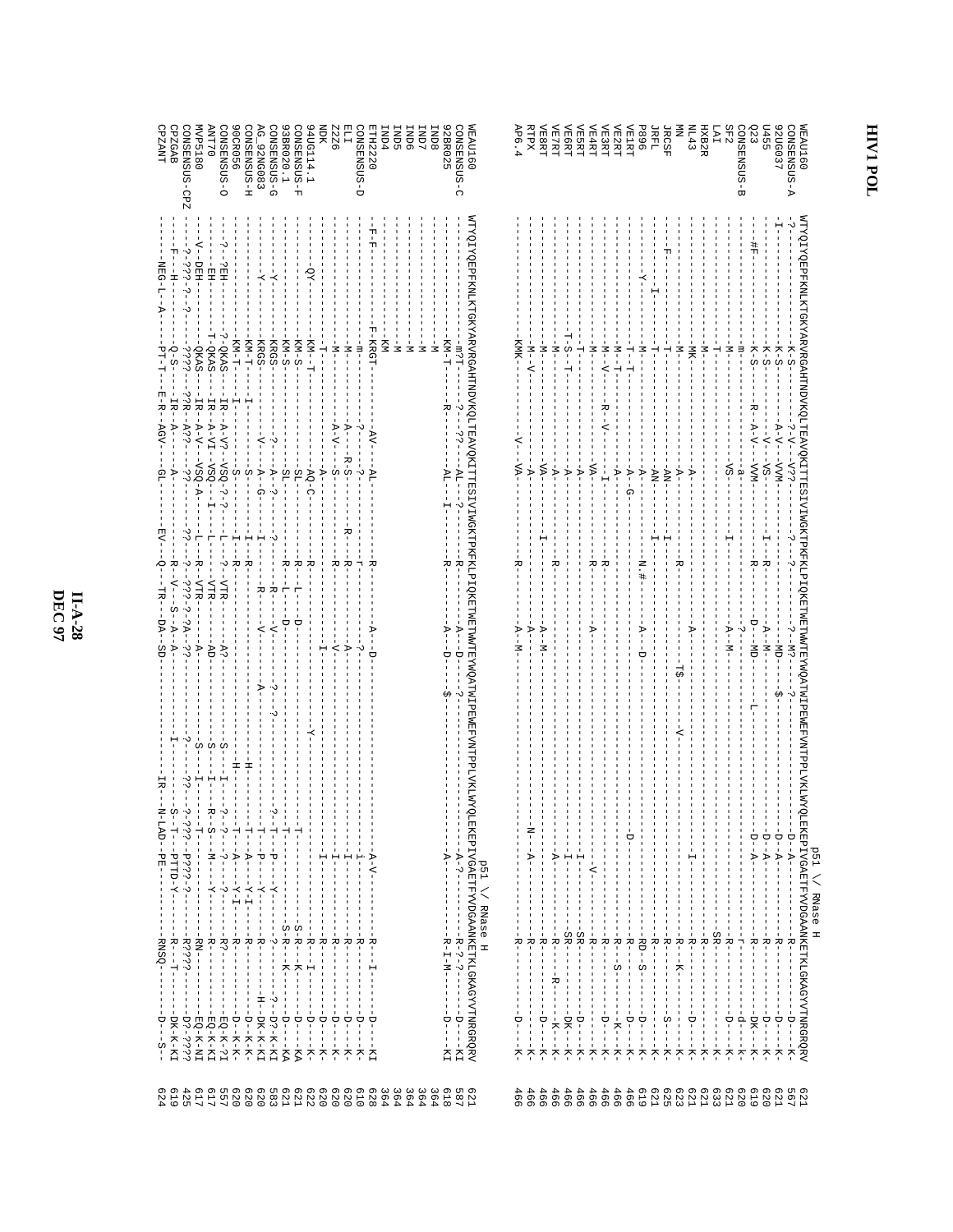| ٣  |    |  |  |
|----|----|--|--|
|    |    |  |  |
| ₹  |    |  |  |
| L. |    |  |  |
|    | ۰  |  |  |
|    | J. |  |  |
|    |    |  |  |
|    |    |  |  |

p66<br>RNase H \/ Integrase

| <b>WEAU160</b>                 |                                                           | VSUTPTINQKKIPITINQKAILELALALADSGLEYNIYLYSQYALGII LAQALESELVSQ II EQLIIKKYYLAWYPAHKGIGGNEQYCHYSSGIRI VSSGIR | KVLFLDG I DKAQE EHEKYH SNWRAMA SDFNLP PVVAKE I<br>V THEATH V |
|--------------------------------|-----------------------------------------------------------|------------------------------------------------------------------------------------------------------------|--------------------------------------------------------------|
| CONSENSUS-C                    |                                                           |                                                                                                            |                                                              |
| 92BR025                        |                                                           |                                                                                                            | ┼┼┼┼┼┼┼┼┸╩┵┼┼┼┼┼┼┼┼┼┼┼┼┼┼┼┼┼╫┼┼┼┼┼╫┼┼┼┼┼┼                    |
| ETH2220                        |                                                           |                                                                                                            |                                                              |
| CONSENSUS-D                    |                                                           | K-----                                                                                                     |                                                              |
| ELI                            |                                                           | - - - - - - - - - - - - - - - - - - -                                                                      | $-6 - -$                                                     |
| 2225                           | - PF - - - - - - - - - - - - - - Z - - -                  |                                                                                                            | $-5 - 0$                                                     |
| NDK                            | - PP - - - - - - - - - - - - - - - 21 - - -               |                                                                                                            | $---0---$                                                    |
| 940G114.1                      |                                                           |                                                                                                            |                                                              |
| GONSENSUS-F                    | - - - - EL- - - - - AL- - - - - O- - - -<br>$-5 - -$      | - - - - - K - - - - - - - Z - - - - -<br>$-8 - -$                                                          | --A---<br>┼┼┼┼┼┼┼┼┼┼┼┼┼┼┼┼┼┼┼┼┼╩┽┼┼┼┼┼┼┼┼┼╫╀╠┵┼┼┼┼┼          |
| 93BR020.1                      | $- - - - - - - -$                                         | - - - - K - - - - - - - Z - - - - -                                                                        | $-1 - 4 - -$                                                 |
| CONSENSUS-G                    | <b>1T3 ?B-----?--H--〇------&gt;?--</b>                    | - - - - - R - ? - - - - - - - - -                                                                          |                                                              |
| AG_92NG083                     |                                                           |                                                                                                            |                                                              |
| <b>CONSENSUS-H</b>             |                                                           |                                                                                                            | ╶╶╶┙┙╸╶╶╶╶╶╶╶╶╶╶╶╶╶╶╶╶╶╶╶╶╶╶┝╋╶╴┻┩╸╴┙┙┙╸╸┙┙╸╸┙┙╸╴╾           |
| 90CR056                        |                                                           |                                                                                                            |                                                              |
| CONSENSUS-C                    |                                                           |                                                                                                            |                                                              |
| <b>ANT70</b>                   | <b>HK-U因-----&gt;--M-- L-------- KET--</b>                |                                                                                                            |                                                              |
| MVP5180                        |                                                           |                                                                                                            | - - KH - - - - - - KD - - -                                  |
| <b>GABZ45</b><br>CONSENSUS-CEZ | H - - ENT - - - - - QA - - K - LT L - - - - - - - DQQ - - |                                                                                                            | $- - - - - - -$<br>$\frac{1}{1}$                             |
| CPZANT                         |                                                           |                                                                                                            |                                                              |